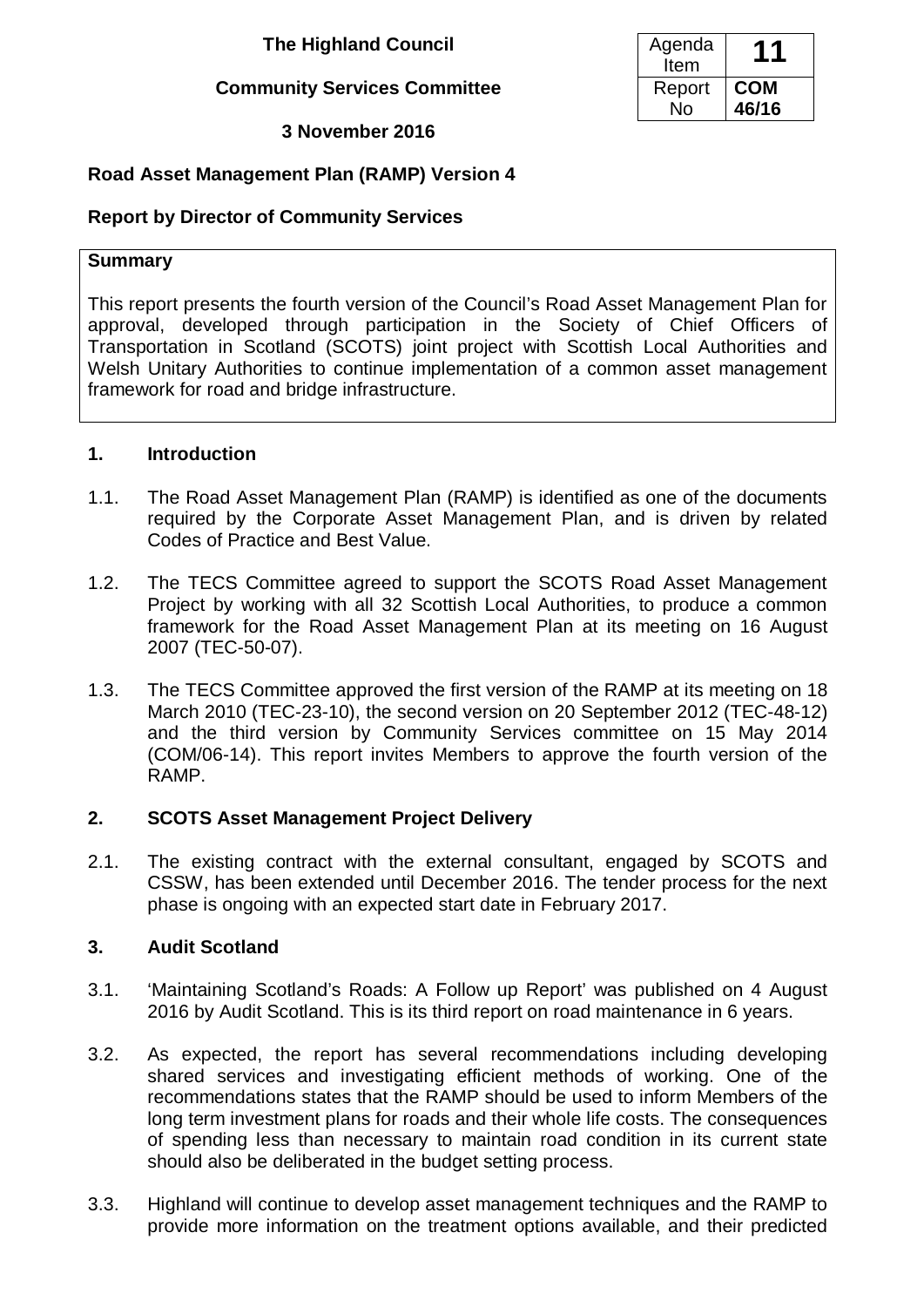effect on the road asset. Taking part in the SCOTS project provides an efficient method of collaborating with other Councils across Scotland.

#### **4. RAMP Development**

- 4.1. Information contained in the RAMP shows that the condition of the road network continues to deteriorate. It states that a more strategic view of maintenance of the network is required due to current budget constraints.
- 4.2. The Council has recognised the need for further investment and has agreed to provide additional Capital funding of £24.52m over 9 years for roads, bridges and piers. This funding will assist in slowing decline in the network condition. Investment has also been made in purchasing new replacement fleet (vehicles) for winter maintenance and a specialist spray injection road repair vehicle. Two spray injection repair vehicles were hired over the summer of 2016 to affect a more durable repair while awaiting delivery of the new one.
- 4.3. The information contained in the RAMP is correct at the time of writing. The Plan does not contain any policy changes.
- 4.4. Copies of the RAMP will be available in the Members Lounge and it will be published on the Council website when approved.

#### **5. Implications**

- 5.1. There is a risk that present investment levels will be insufficient to maintain the road network in its current condition.
- 5.2. Resource implications for the SCOTS project have previously been approved by Members and are included in Community Services budgets.
- 5.3. This report has no direct impact on equality, Gaelic, climate change/Carbon Clever or legal implications. However, there may be rural considerations where the lower road usage levels and distances between communities reduce the opportunity to maximize the impact of investment decisions when compared to more densely populated areas /roads with greater usage levels.

#### **Recommendation**

The Committee is invited to approve the fourth version of The Highland Council's Road Asset Management Plan, 2016-2019.

Designation: Director of Community Services

Date: 25 October 2016

Author Robin Pope, Policy & Programmes Manager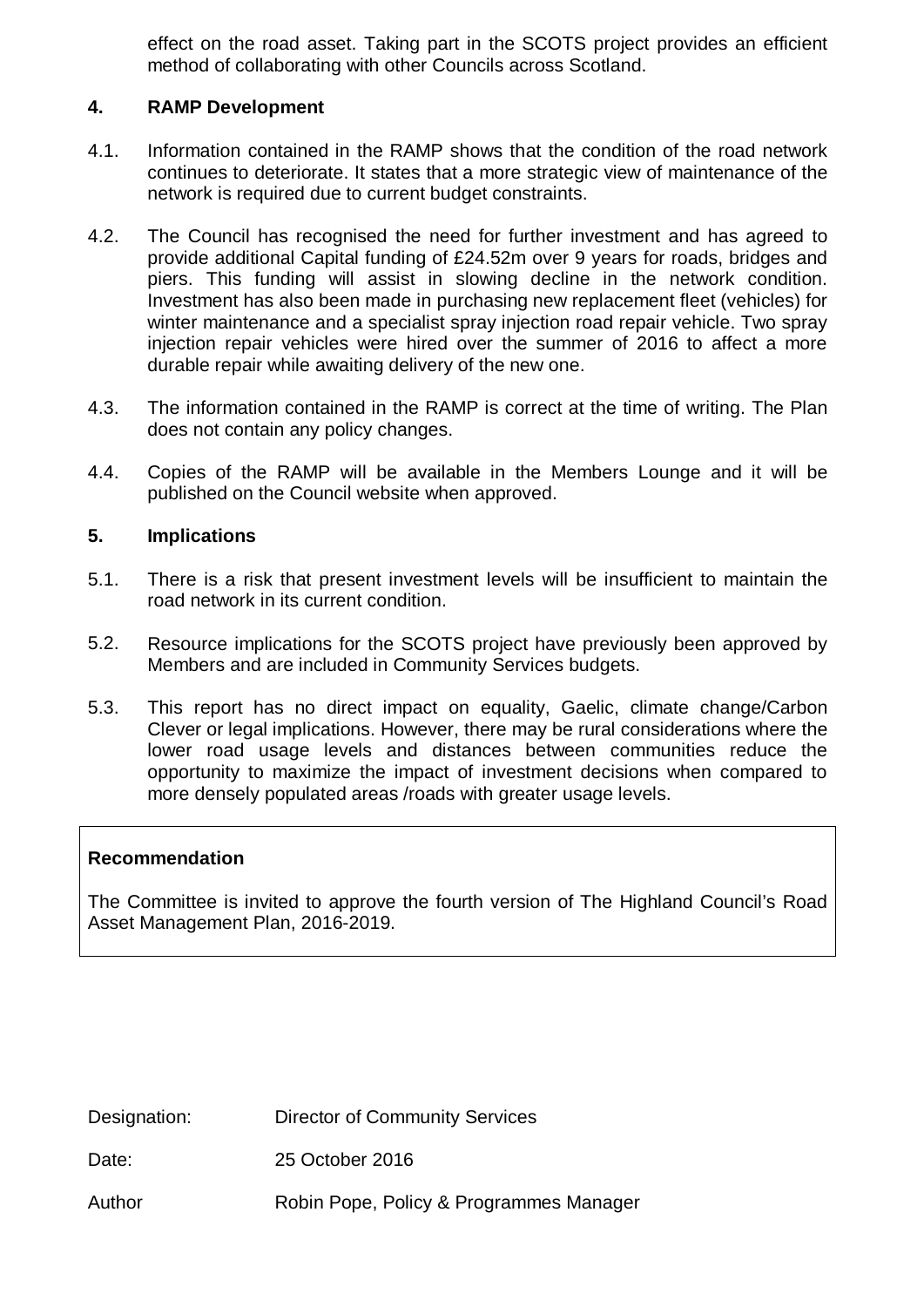Background Papers: COM/06-14 Road Asset Management Plan (RAMP) Version 3 and the Scottish Road Maintenance Condition Survey Results TEC-48-12 Road Asset Management Plan (RAMP) Version 2 TEC-08-12 Asset Management - Structural Road Maintenance Whole Life Cost Evaluation TEC-84-10 Scottish Road Maintenance Condition Indicator - 2009 TEC-23-10 Road Asset Management Plan (RAMP) TEC-09-10 Footway and Cycle Route Network Hierarchies TEC-96-09 Road Network Hierarchy and Inspections Policy TEC-36-08 Asset Management – Roads and Bridges TEC-50-07 Asset Management

RES-134-07 Asset Management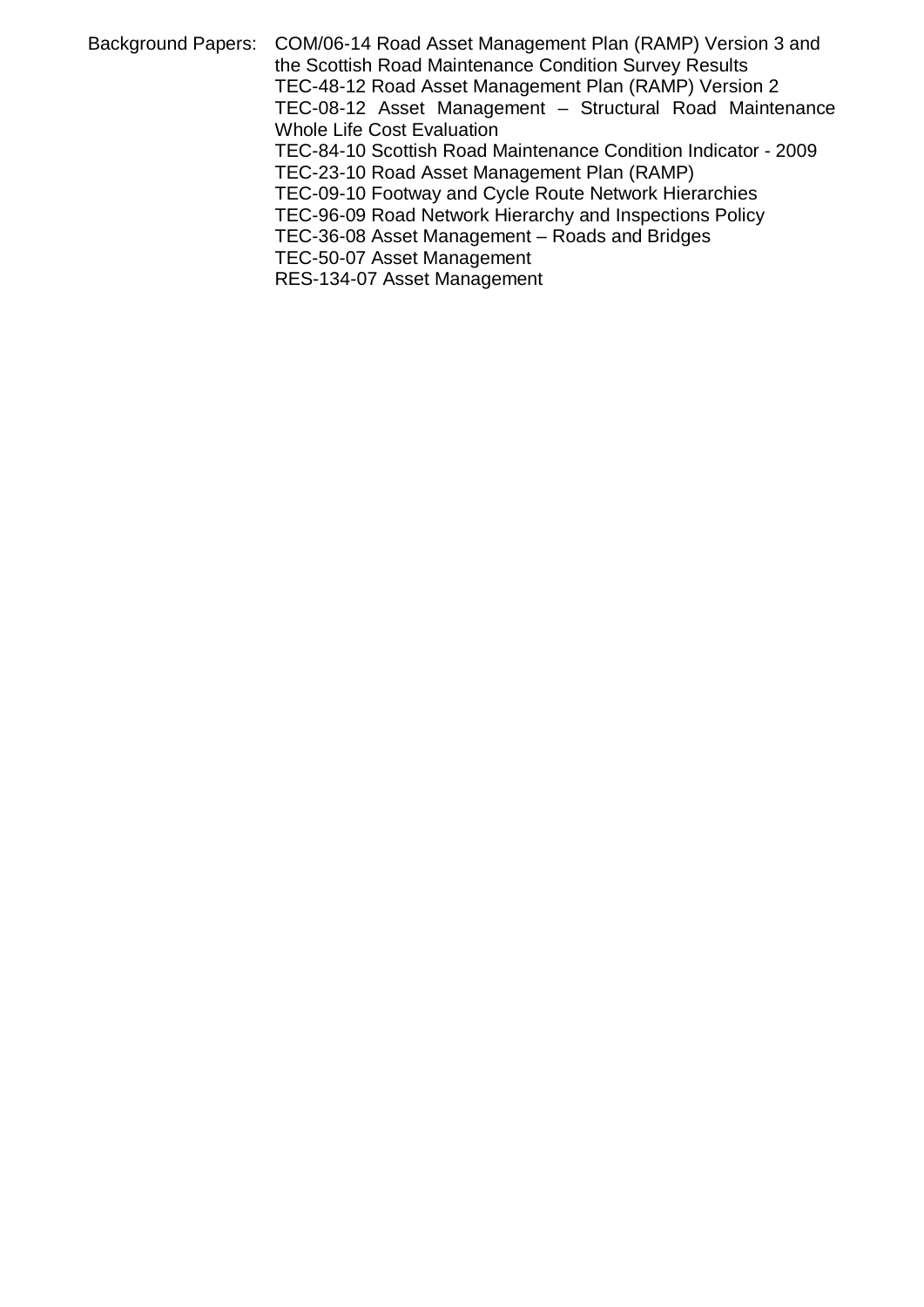

# Road Asset Management Plan 2016-2019



Community Services Roads & Transport

**www.highland.gov.uk**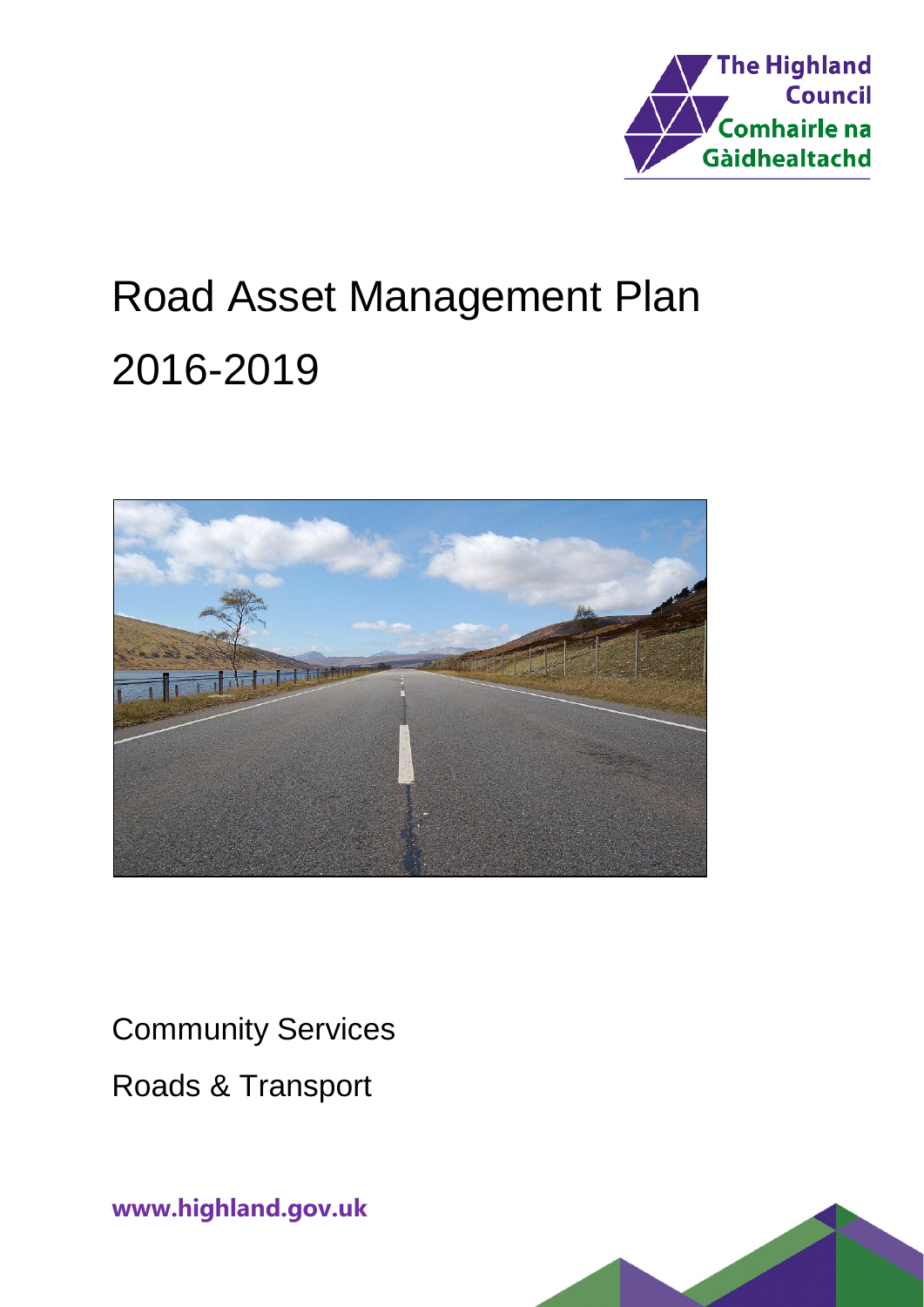# Foreword

In Highland we have a diverse geographical area with sparsely populated areas as well as urban ones. This presents challenges when providing local services but we are investing in new technology and trialling innovative techniques to address these issues. Road infrastructure is vital to communities and provides opportunities for employment as well as influencing quality of life. As a local authority, we seek to work collaboratively with others to provide the most efficient and effective service to our customers.

This document sets out the Council's plans for the management of the road asset for the next 3 years. It has been produced in accordance with national guidance and recommended good practice, developed through the Society of Chief Officers for Transportation in Scotland (SCOTS) / County Surveyors Society Wales (CSSW) Road Asset Management Project.

It is widely recognised that the application of modern asset management practices can enable improved value for money. In these challenging times is it essential that the Council embraces these methods and strives to ensure that funding is invested as wisely as possible. This plan forms an important part of the Council's commitment to apply good asset management to roads.

The plan recognises the important role road assets have for road users and residents. Increased occurrences of freeze/ thaw cycles in winter and extreme weather events have shown that our roads are susceptible to damage. It is essential that an affordable level of investment is put into the road network to maintain and ultimately improve one of the vital assets of the Council, which will promote the economic wellbeing of local communities.

Councillor Allan Henderson Chairman Community Services Committee

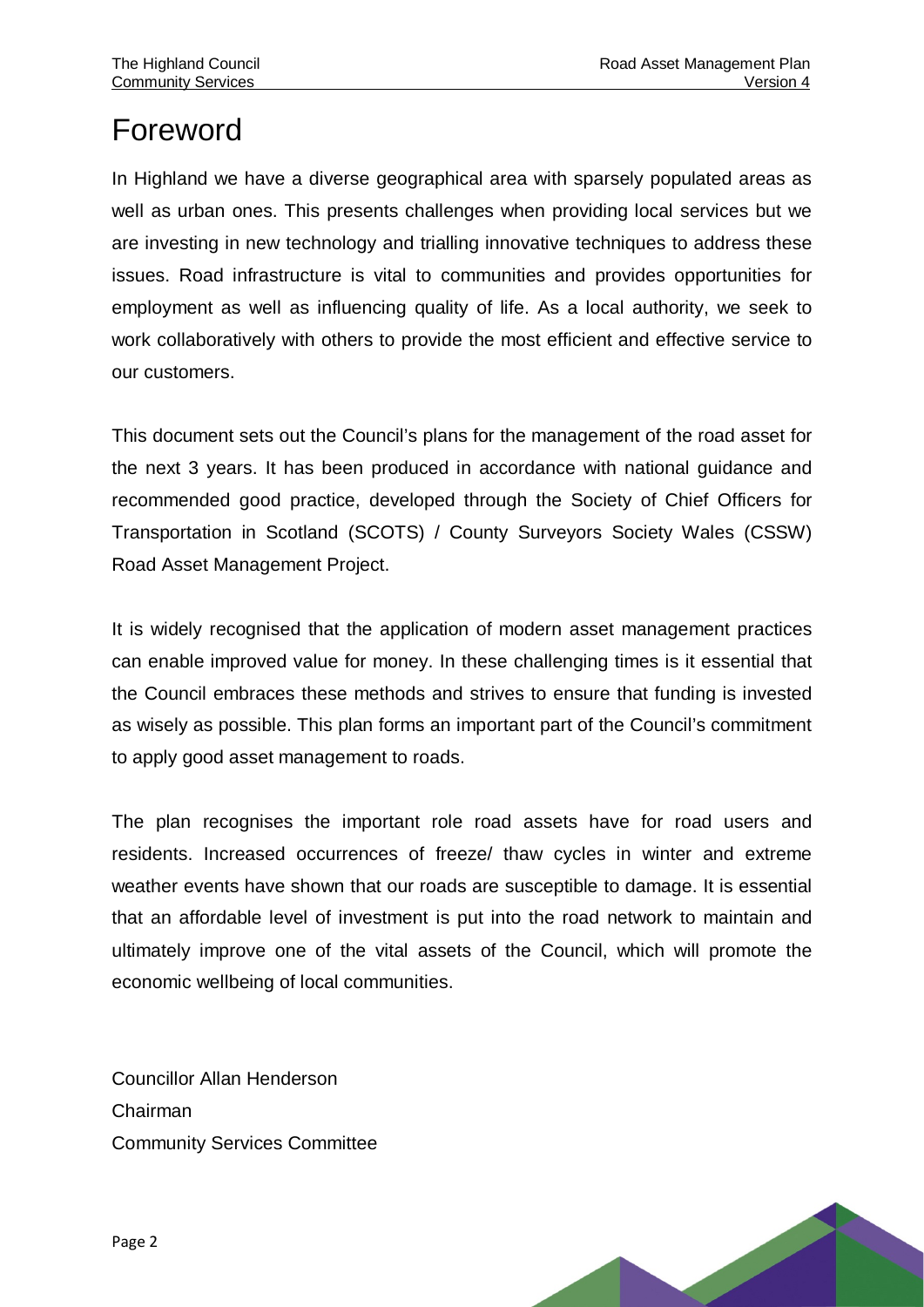# **Contents**

| 3.0 |  |
|-----|--|
| 4.0 |  |
|     |  |
|     |  |
|     |  |
| 8.0 |  |
| 9.0 |  |

#### **Figures**

#### **Tables**

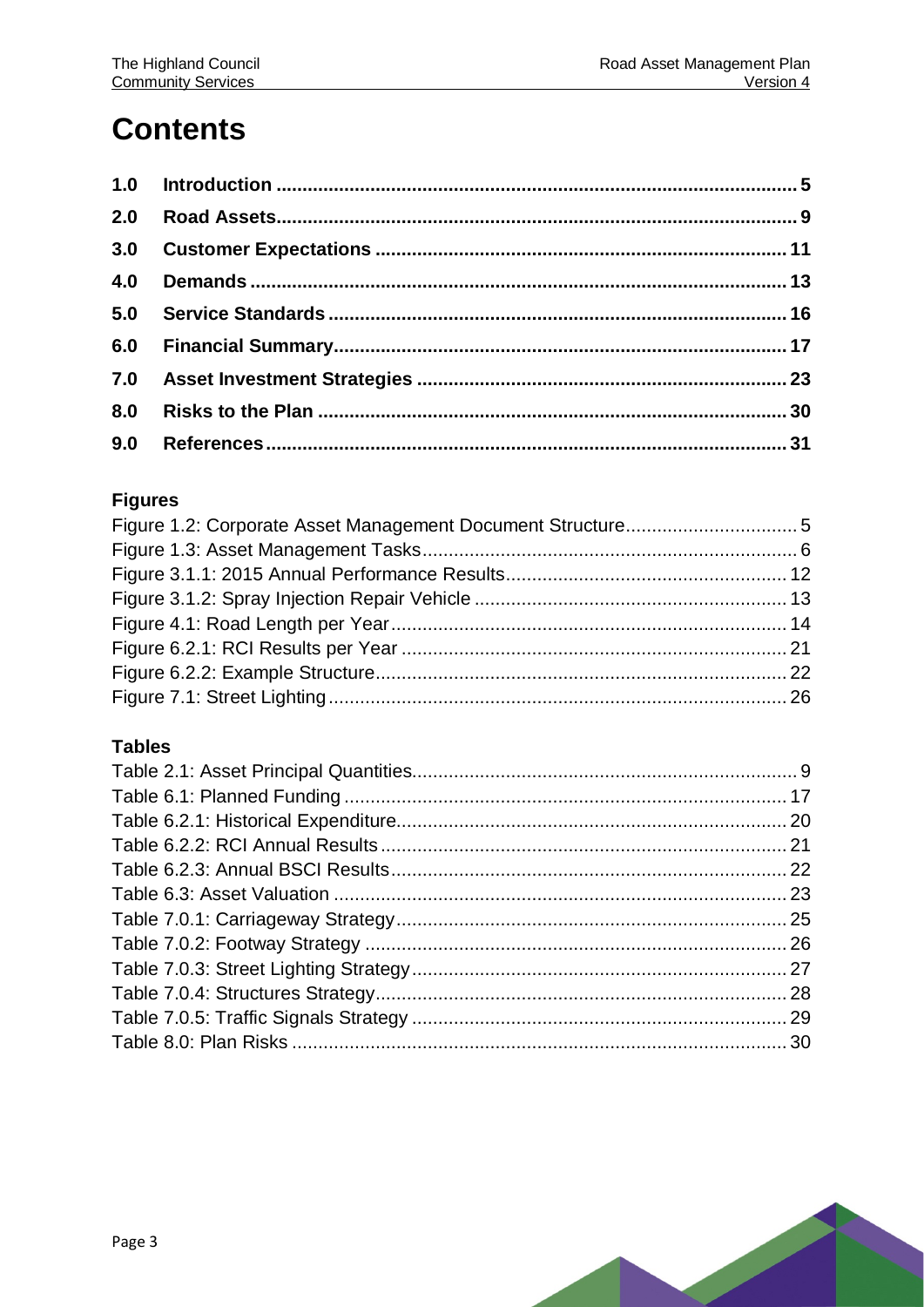### **Document Control**

| <b>Version Number</b> | <b>Date</b>    | <b>Comments</b>                                                                                                |
|-----------------------|----------------|----------------------------------------------------------------------------------------------------------------|
| 1.0                   | March 2010     | First version of RAMP approved by TECS<br>Committee                                                            |
| 2.0                   | September 2012 | First version updated – all sections as<br>necessary. Progress on milestones and<br>improvement actions added. |
| 3.0                   | November 2013  | Second version updated.                                                                                        |
| 4.0                   | November 2016  | Updated using SCOTS template version<br>2.                                                                     |

### **Issued**

| <b>Position</b>                       | <b>Date</b>   |
|---------------------------------------|---------------|
| <b>Members</b>                        | November 2016 |
| <b>Director of Community Services</b> |               |
| Head of Roads & Transport             |               |
| Head of Infrastructure                |               |
| Policy & Programmes Manager           |               |
| Road Operations Managers x 4          |               |
| Public via Council website            |               |

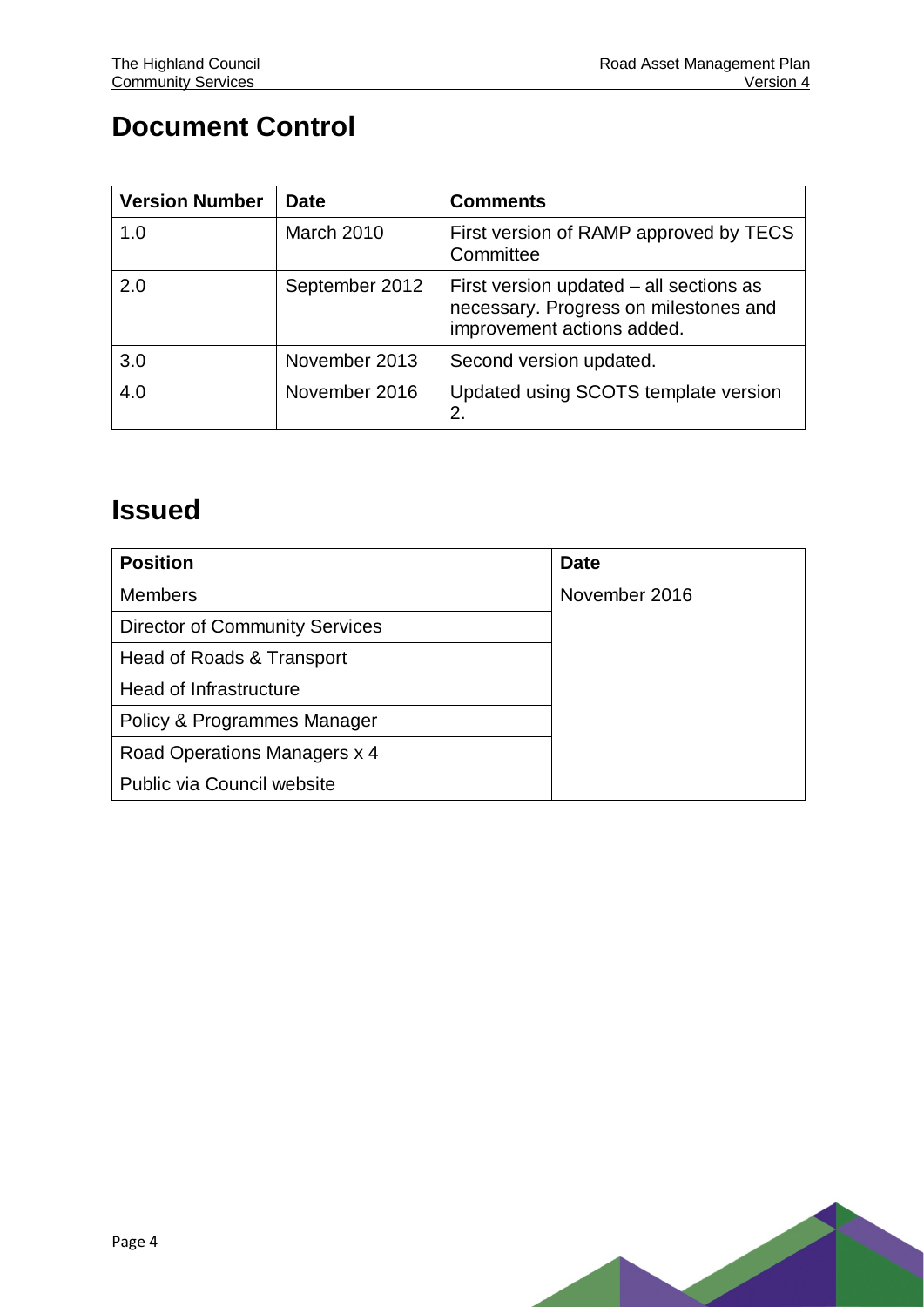# <span id="page-7-0"></span>1.0 Introduction

#### **1.1. Overview**

This plan sets out The Highland Council's plans for its road assets for the period 2016 - 2019. The Road Asset Management Plan (RAMP) records the Council's plans for the maintenance of the road asset. The "road asset" comprises of carriageways, footways, structures, street lighting, traffic management systems and street furniture. The powers and duties of road authorities are defined by the Roads (Scotland) Act 1984 and additional relevant legislation.

This Plan is consistent with the Council's corporate approach to asset management. The purpose of the RAMP is to:

- $\triangleright$  Formalise strategies for investment in road asset groups
- $\triangleright$  Define service standards

The plan aims to improve how the road asset is managed and to enable a better value for money roads service to be delivered.

#### **1.2. Corporate Asset Management**

The Highland Council has developed a Corporate Asset Management Plan. The RAMP establishes the relationships between the Council's Corporate Plan objectives and the management practices in operation. The RAMP relates to other council asset management plans as illustrated below:



<span id="page-7-1"></span>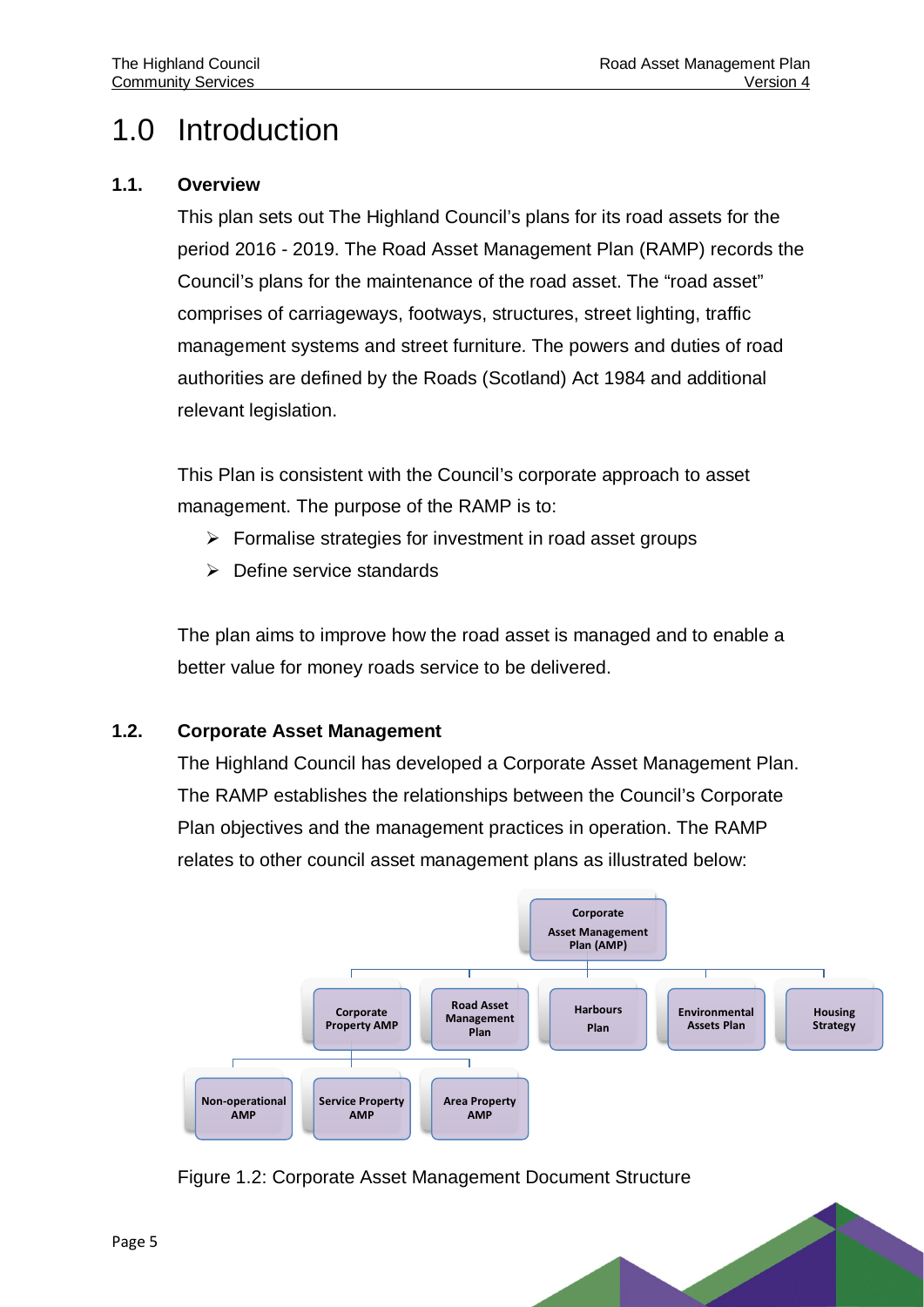#### **1.3. Society of Chief Officers for Transportation in Scotland (SCOTS) / County Surveyors Society Wales (CSSW)**

This plan has been developed in accordance with the SCOTS/CSSW recommended asset management planning practices. The diagram below illustrates the tasks and documents required to fully implement asset management and the Council is working towards this.



<span id="page-8-0"></span>Figure 1.3: Asset Management Tasks

Not all of the tasks above are completed annually. The RAMP document may only be published every 3 or 5 years, depending on changing circumstances. Tasks 3 and 4 are annual returns which are normally completed in quarter 2 of the financial year.

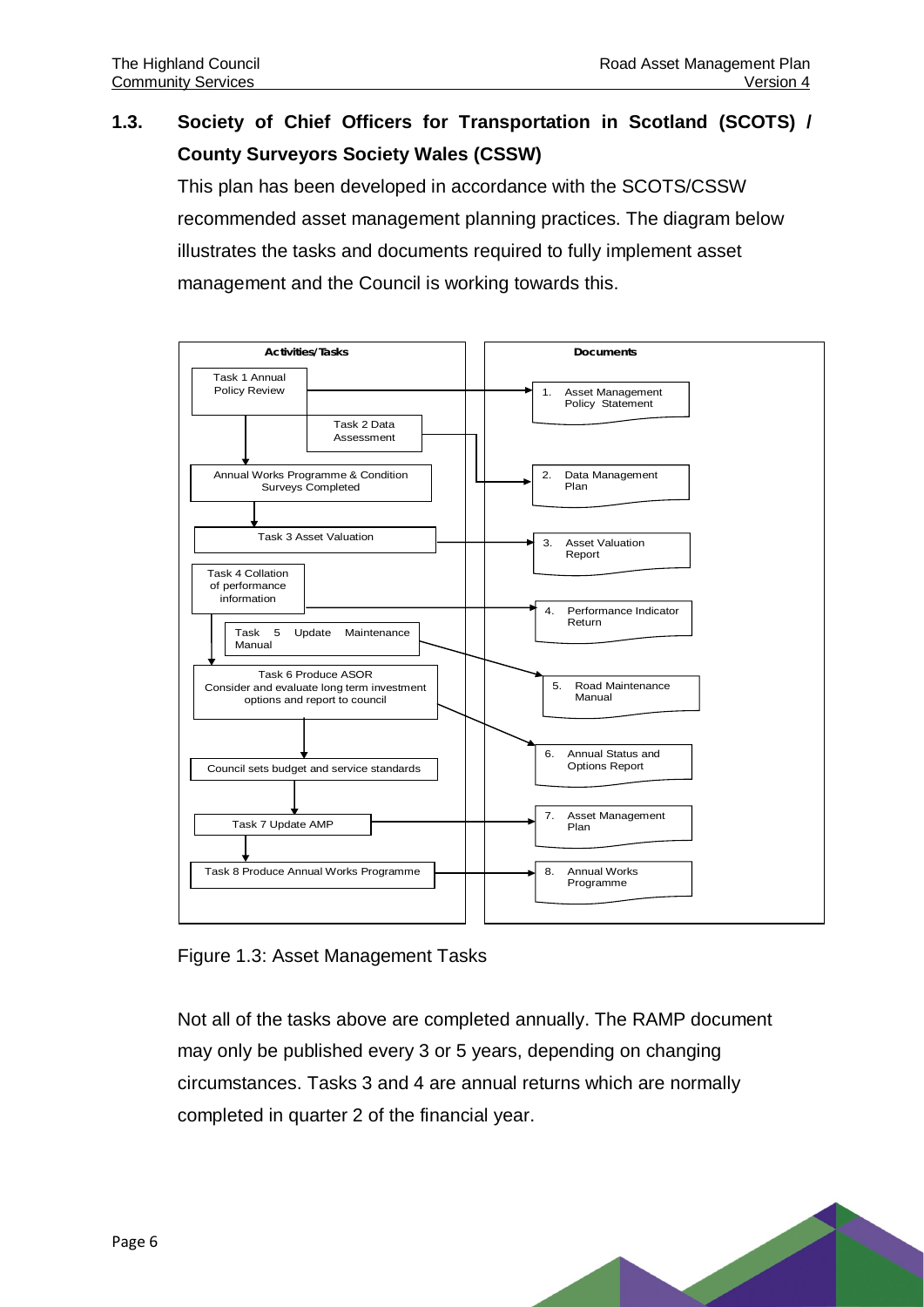The RAMP is informed directly by the Highland First priorities, Community Services Service Plan and other associated infrastructure documents, some of which are listed below. The strategies contained in the RAMP will be used to develop annual works programmes based upon the Council's road budget allocation.

- Single Outcome Agreement
- Highland First 2015-17
- Corporate Plan 2015-17
- **Community Services Service Plan 2016–2017**
- The Transport Strategy for the Highlands and Islands, 2008 2021, **HITRANS**
- **Local Transport Strategy**
- Highland-wide Local Development Plan (HwLDP)

The Highland First plan has 5 specific priorities regarding the road asset. These are listed under 'What the Council will do' and are reproduced below:

- 21. Roads, Maintenance and Future Investment We will review capital and maintenance programmes for our Highland roads, identify clear choices and prepare for any investment opportunities that may arise.
- 22. Winter Maintenance

We will continue to implement our winter maintenance policy including a pre gritting regime.

23. Community Works

We will explore how community works, including drainage, verges, grass cutting and road improvements could be delivered in the context of local decision making and local priorities.

25. Bridges

We will review the arrangements for our bridge inspection along with their maintenance and investment programme.

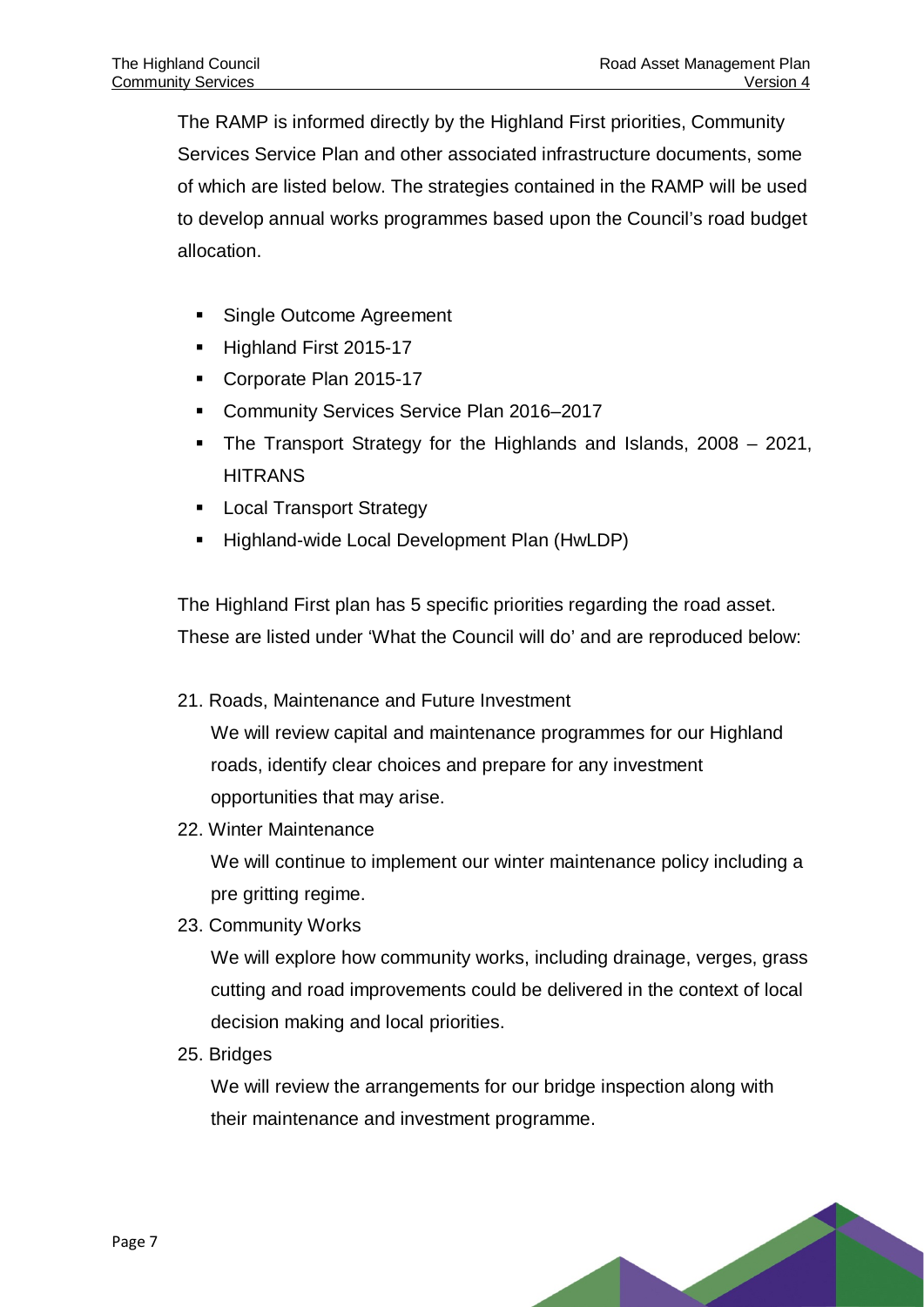29. Road Safety

We will work with our communities to promote pedestrian and cycle safety such as expanding the use of 20 mph zones and safer routes to schools.

The Community Services Service Plan addresses these priorities and details can be found in the document at the link below:

[http://www.highland.gov.uk/downloads/file/11707/community\\_services\\_servi](http://www.highland.gov.uk/downloads/file/11707/community_services_service_plan) [ce\\_plan](http://www.highland.gov.uk/downloads/file/11707/community_services_service_plan)

The Road Safety Team in Development and Infrastructure, along with partners such as Police Scotland, take account of, or participate in developing the following strategies and programmes:

- Highland Road Safety Group 2016 to 2018 Action Plan
- Scotland's Road Safety Framework to 2020
- Safer Routes to Schools
- 20mph Zones

#### **1.4. Maintaining Scotland's Roads, Audit Scotland**

Audit Scotland published their third report 'Maintaining Scotland's Roads: A Follow Up Report' in August 2016. The report acknowledges that competing budgets are an issue for local authorities with spending on roads put under pressure. It continues to promote efficient working and the use of shared services to enable challenges to be met.

The report has several recommendations, two of which are summarised below. It states councils should:

- Ensure that RAMPs are used to inform elected members of long-term investment plans for maintaining roads that take into account wholelife costing of treatment options.
- Ensure that the consequences of spending less than that necessary to maintain current road condition adequately features in budget-

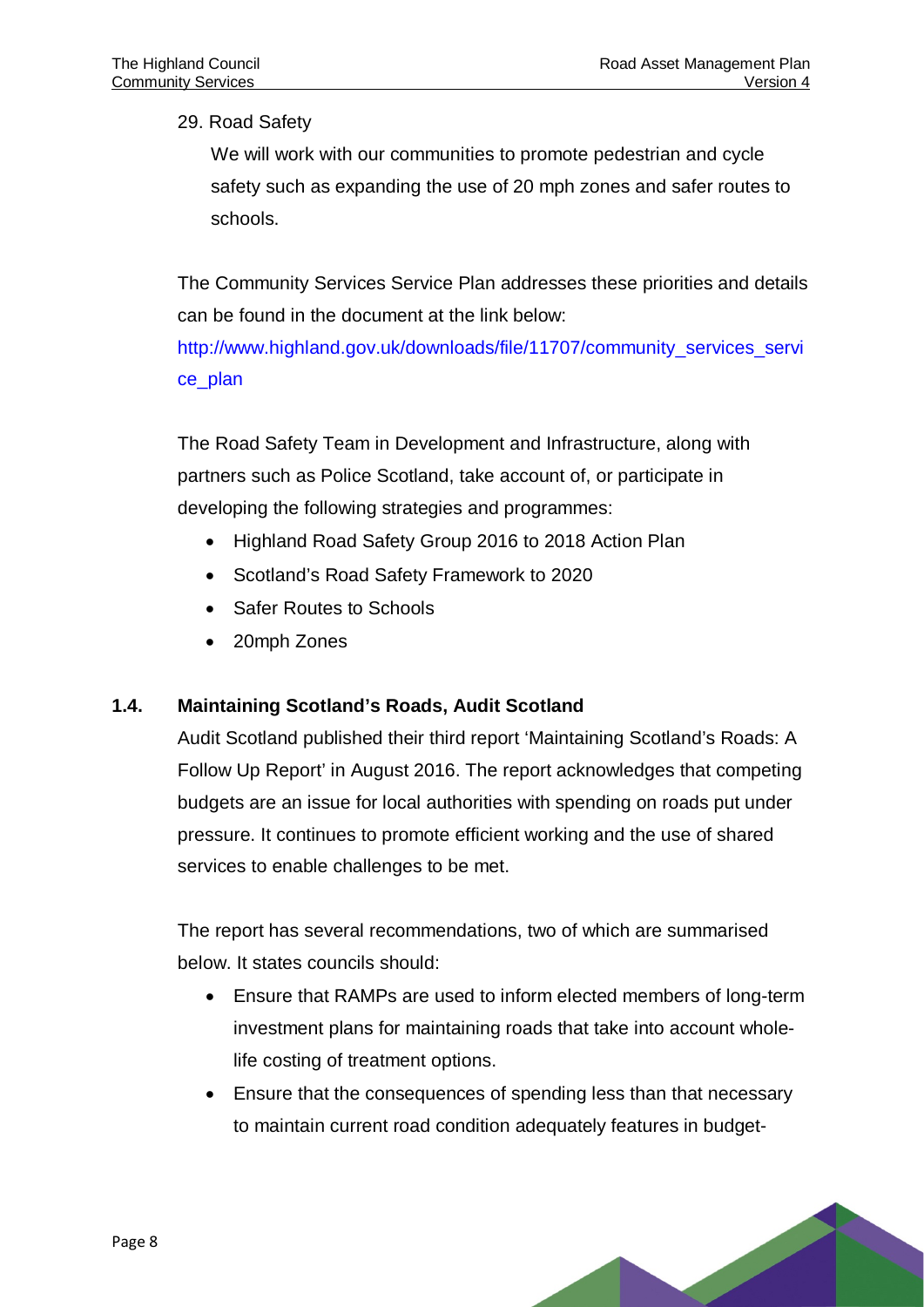setting processes to allow elected members to make informed choices which take account of competing demands and priorities.

These recommendations consider the importance of not only the amount of funding made available for roads assets but where and how it is spent. Prioritising maintenance strategically and utilising low cost treatment options is assisting to maintain road condition in the short term. However, short term benefits have the risk of increased costs in the longer term.

# <span id="page-11-0"></span>2.0 Road Assets

#### **2.1. Asset Description**

The Highland Council is responsible for the largest road network in Scotland. The Highland Council road network, as contained in the List of Roads, consists of a wide range of items as summarised below.

| <b>Asset</b>                        | Quantity | <b>Unit</b> |
|-------------------------------------|----------|-------------|
| Carriageway (March 2016)            | 6,743.8  | km          |
| Footways (estimated)                | 1,902    | km          |
| Bridges & culverts                  | 2,183    | No.         |
| <b>Retaining Walls</b>              | 1,043    | No.         |
| Lighting columns*                   | 51,625   | No.         |
| Lanterns on wall brackets*          | 733      | No.         |
| Control Cabinets*                   | 2,344    | No.         |
| Internally illuminated signs*       | 2,731    | No.         |
| Illuminated bollards*               | 415      | No.         |
| Traffic signals (incl pedestrian)   | 103      | <b>Sets</b> |
| Non-illuminated signs (estimated)   | 9,200    | No.         |
| <b>Street Furniture (estimated)</b> | 173,864  | Items       |

<span id="page-11-1"></span>Table 2.1: Asset Principal Quantities

(\*Lighting figures may include non-roads assets, such as housing footways not part of an adopted road, as they cannot be separated out using the database.)

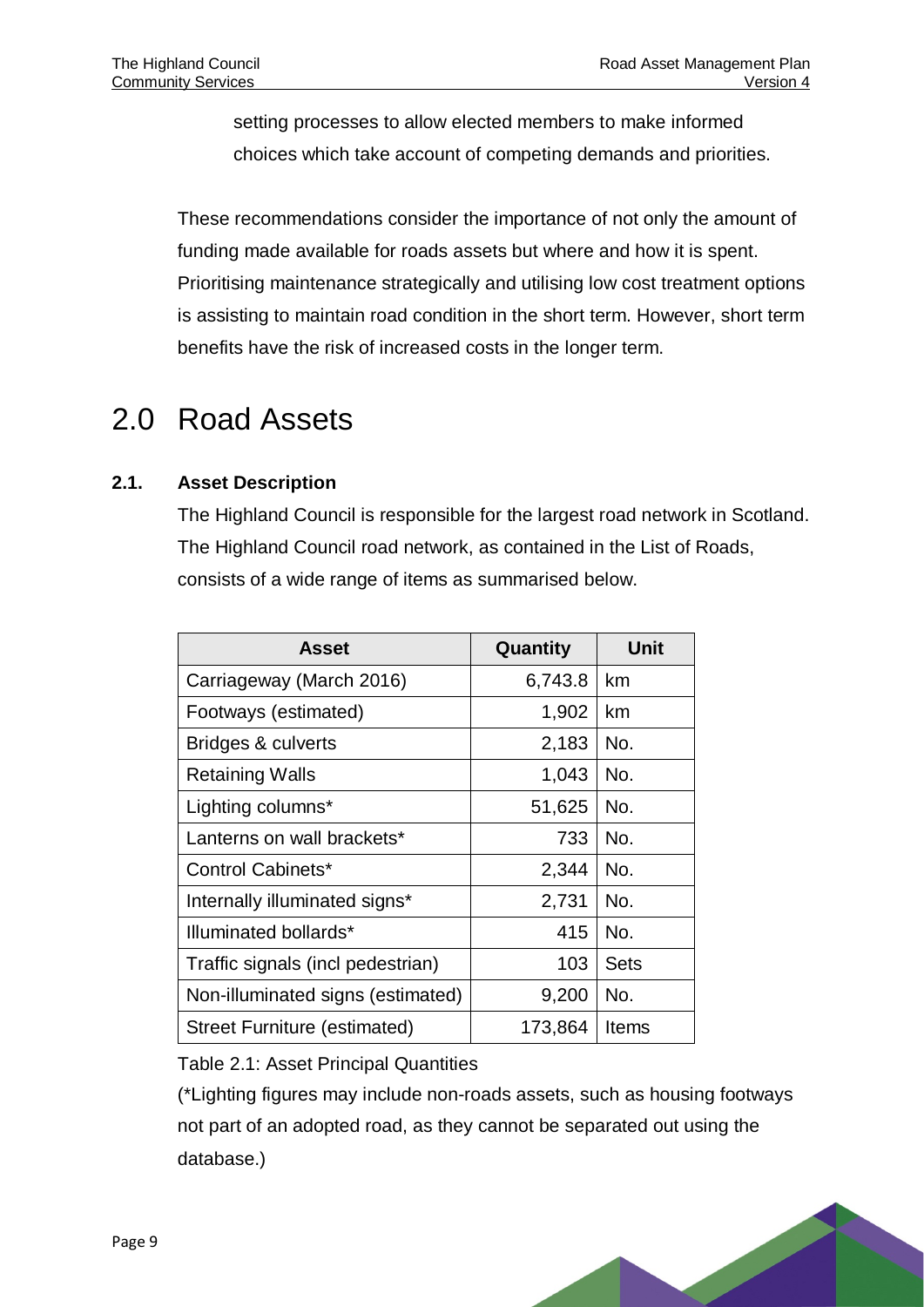#### **2.2. Assets Not Included in the RAMP**

Assets not in included in this plan but which will be included in a future revision to the plan:

- Road drainage
- Road markings
- Signs
- Street Furniture
- Intelligent Transport Systems.

Assets which are not covered by this plan include:-

- Trunk Roads including footways/paths and cycleways/paths;
- private roads, footways, cycleways and car parks, including those which are the responsibility of other Council Services;
- privately owned road structures, e.g. Network Rail bridges;
- Public Rights of Way;
- utility infrastructure within the road boundary which is owned and maintained by others, e.g. Scottish Water culverts; BT manholes;
- assets owned and maintained by the Council as part of its other duties, e.g. harbours and recreational parks.

Assets that have been specifically excluded from this plan are:

- Private roads:
- private bridges;
- Council owned bridges, not on or crossing the adopted road network
- water related infrastructure that does not form part of the road network;
- assets relating to the other key areas of Council asset ownership (e.g. buildings, property, Council housing, open space, vehicle fleet and information and communications technology).

#### **2.3. Inventory Data**

This plan is based upon currently available inventory data for road assets, i.e. carriageway, footway, structures, street lighting and traffic signals. For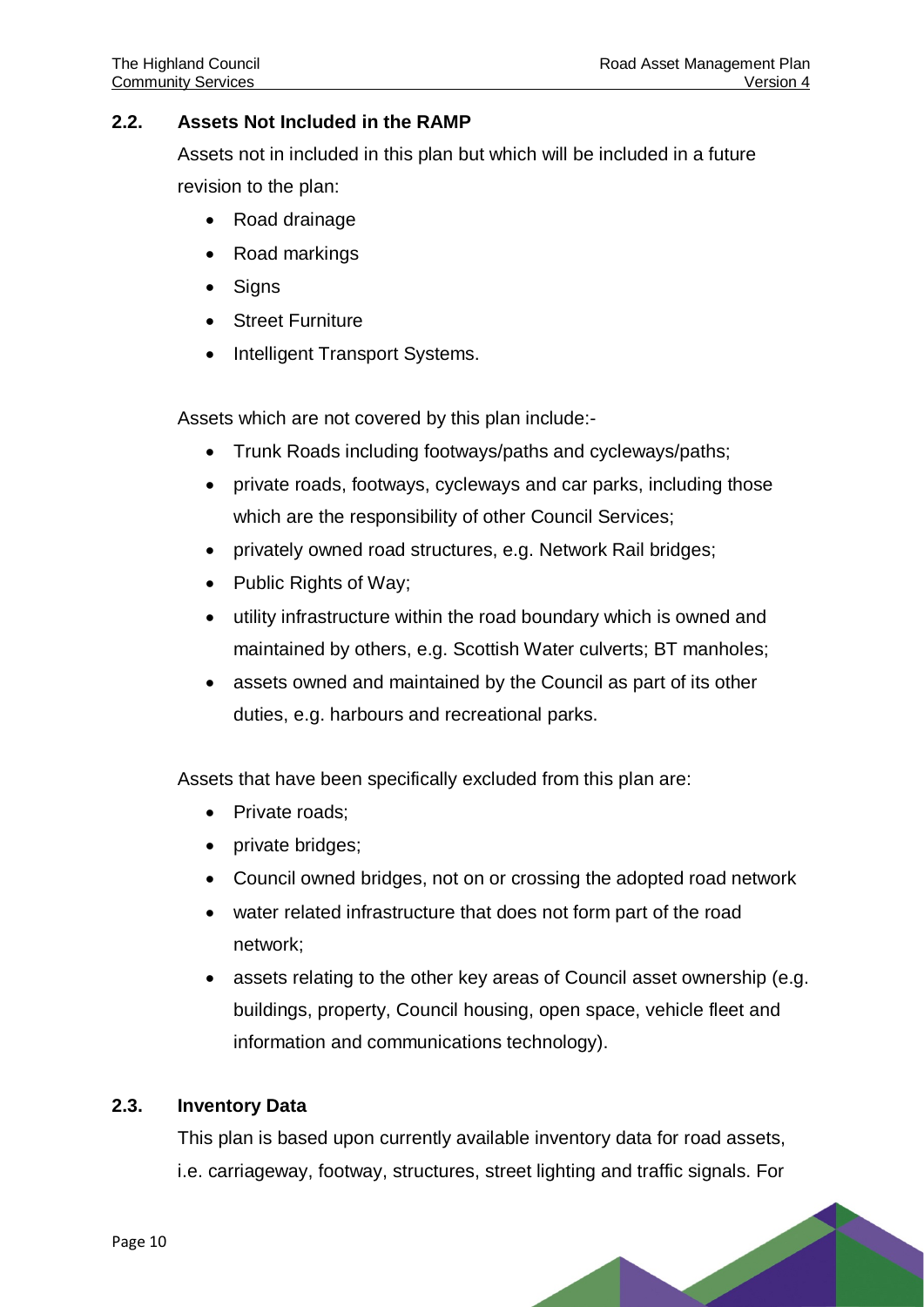some minor road assets, inventory data is not currently held. However, where necessary, estimates are made of these assets. A plan to improve asset data forms part of the Council's Road Assets Data Management Plan<sup>(R1)</sup>.

## <span id="page-13-0"></span>3.0 Customer Expectations

#### **3.1. Customer Preferences**

The Council undertakes an annual Citizens' Panel survey to understand the level of public satisfaction in regard to performance. The most recent survey was undertaken in June 2015 with 1,021 participants. It identified that 'road repairs and potholes' and 'winter road maintenance' continued to be at the top of the list of most important services for the public.

The survey collects information relating to the overall performance of the Council and is not specifically a roads related questionnaire. It does, however, provide some information on the importance of services to the public and how well they think the Council is performing. 'Winter road maintenance' and 'road repairs and potholes' were the two services respondents were least satisfied with.

The results of the 2015 survey can be found at:

[http://www.highland.gov.uk/downloads/file/15412/annual\\_survey\\_of\\_perform](http://www.highland.gov.uk/downloads/file/15412/annual_survey_of_performance_and_attitudes_2015) [ance\\_and\\_attitudes\\_2015](http://www.highland.gov.uk/downloads/file/15412/annual_survey_of_performance_and_attitudes_2015)

The annual performance survey provides an indication of public perceptions gathered from the Panel participants. An asset specific survey would be required to assess the needs and reflect the views of the public with respect to community priorities regarding the whole road network.

The results from the 2015 survey relating to roads have been summarised in Figure 3.1.1. below.

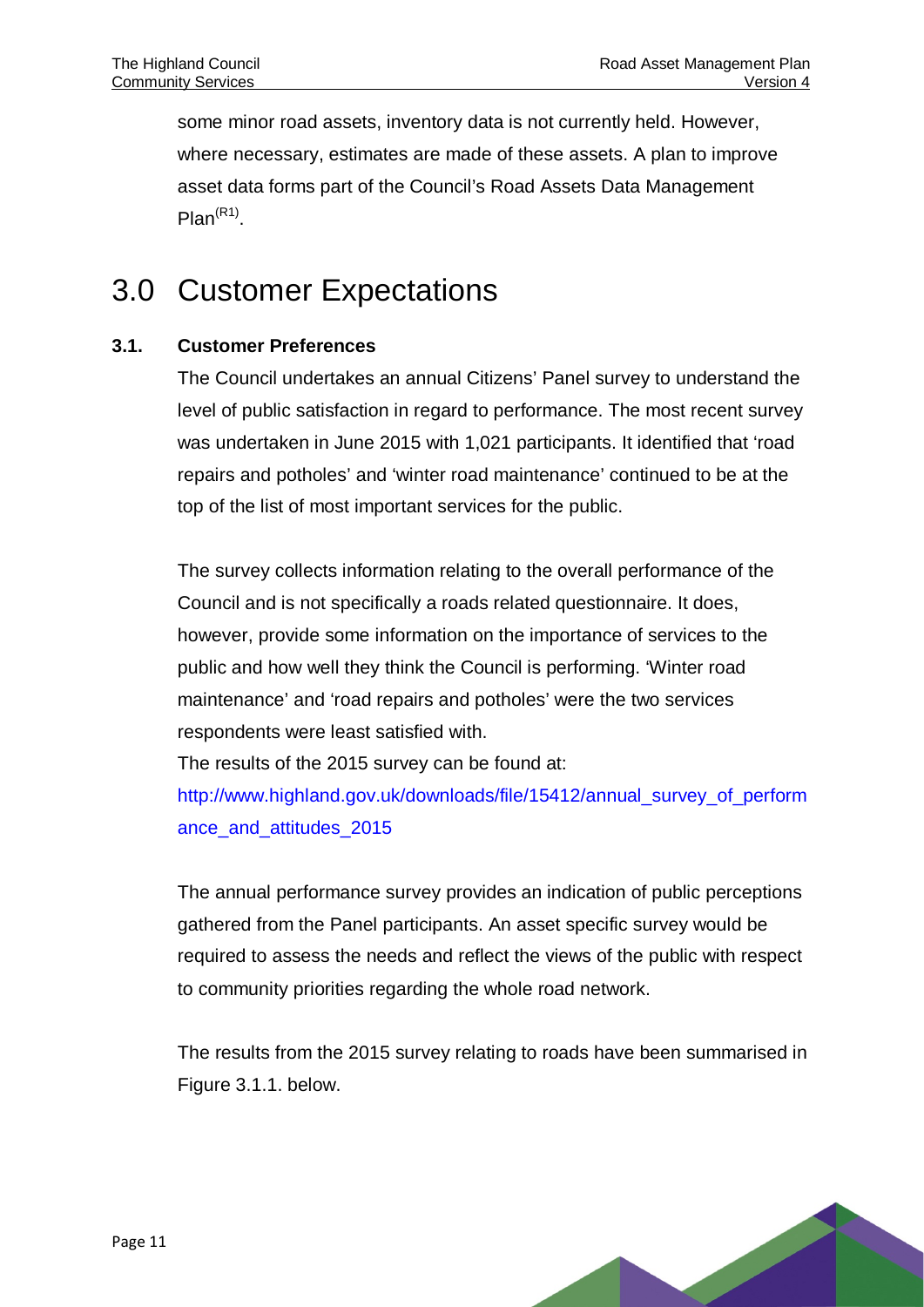

<span id="page-14-0"></span>Figure 3.1.1: 2015 Annual Performance Results

Response rates for these categories are stated below.

- Pavement Maintenance 78% (801 people) responded.
- Road Repairs and potholes 87% (888 people) responded
- Street Lighting 78% (793 people) responded.
- Winter Road Maintenance 83% (952 people) responded.

#### **Service Improvements and Innovation**

Since 2015, the Council has been investing in replacement vehicles for its fleet and new technology for winter activities. 25 new specialist winter maintenance vehicles were purchased in 2015/16 and a further 22 in 2016/17. This covers more than 40% of the current winter fleet used to grit the road surface. 16 multi-purpose vehicles (small tractors) were bought in 2016/17 to be used primarily for footway gritting but they can also be utilised for amenity services.

As part of the measures undertaken to reduce the number of potholes, a spray injection road repair vehicle has been purchased following the Roads Innovation Fund trial in 2014/15. With a budget allocation of £150,000, the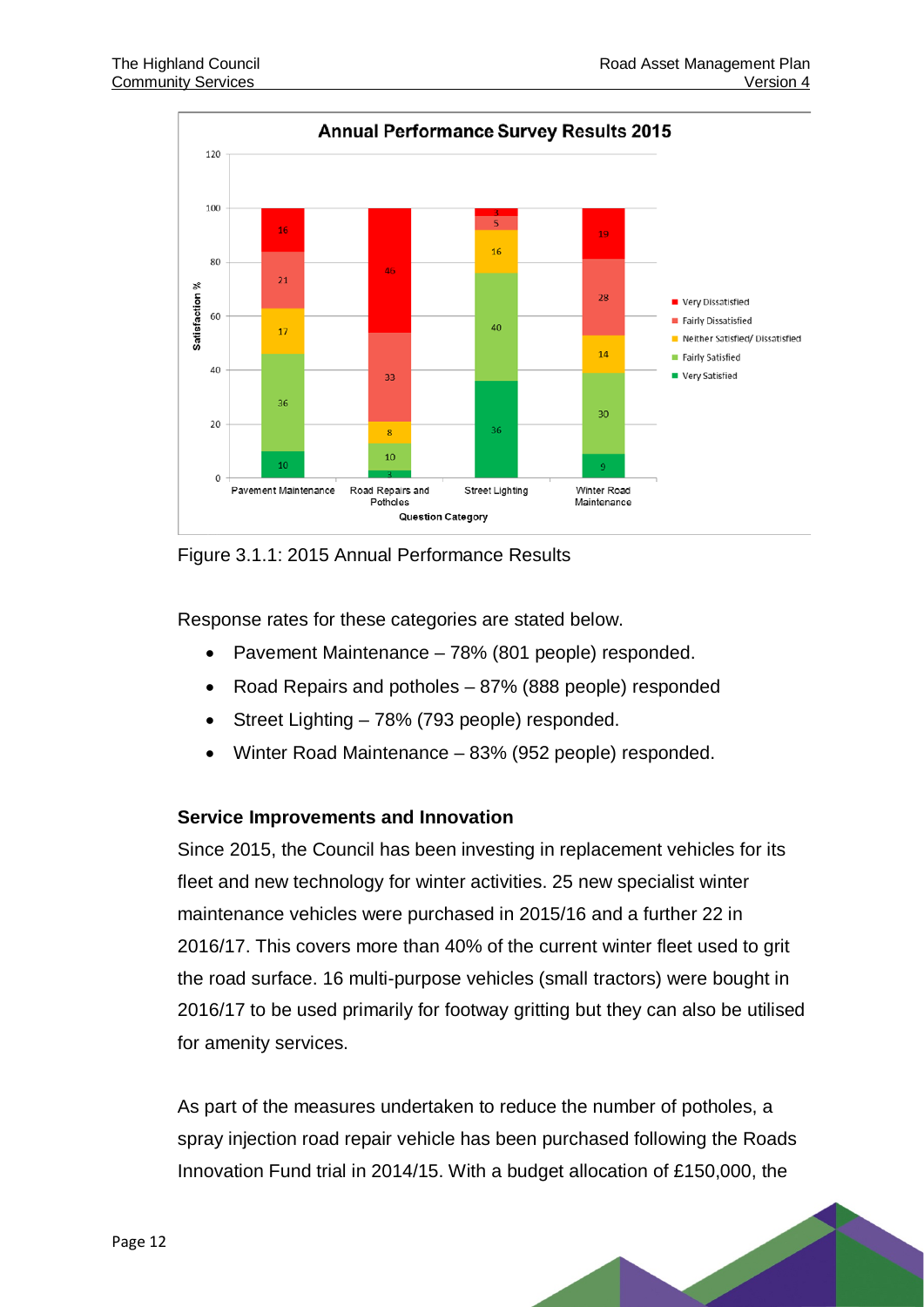The Highland Council **The Highland Council** Road Asset Management Plan **Community Services** Community Services **Version 4** 

Council hired two of these types of vehicles for 13 weeks over the summer of 2016 to undertake repairs while awaiting delivery of the new one. The spray injection repair technique is more durable than hand laid ones as it places material using high pressure, which enables it to be self-compacting and prevent the ingress of water.



Figure 3.1.2: Spray Injection Repair Vehicle

#### <span id="page-15-1"></span>**Vehicle Telematics**

The installation of a vehicle telematics system is underway which will cover all of the Council's fleet (vehicles). Currently all heavy vehicles, including those used in gritting operations, have had this installed. This is enabling work to be undertaken on route and operational efficiency, which will reduce fuel consumption, maintenance and replacement costs.

#### **3.2. Customer Contacts**

The Council operates a Customer Relationship Management (CRM) system where a single service centre receives all telephone enquiries, regardless of which service they relate to. Contact with the Council can also be made at Service Points and local offices as well as by e-mail or letter.

## <span id="page-15-0"></span>4.0 Demands

#### **4.1. Asset Growth**

In recent years, the road asset has grown mainly due to development, either housing or industrial. Roads are occasionally de-trunked and, if required, may become the responsibility of the Council which increases the asset. Detailed data on asset growth is not currently available for all of the major asset groups. However, adopting urban developments usually results in an

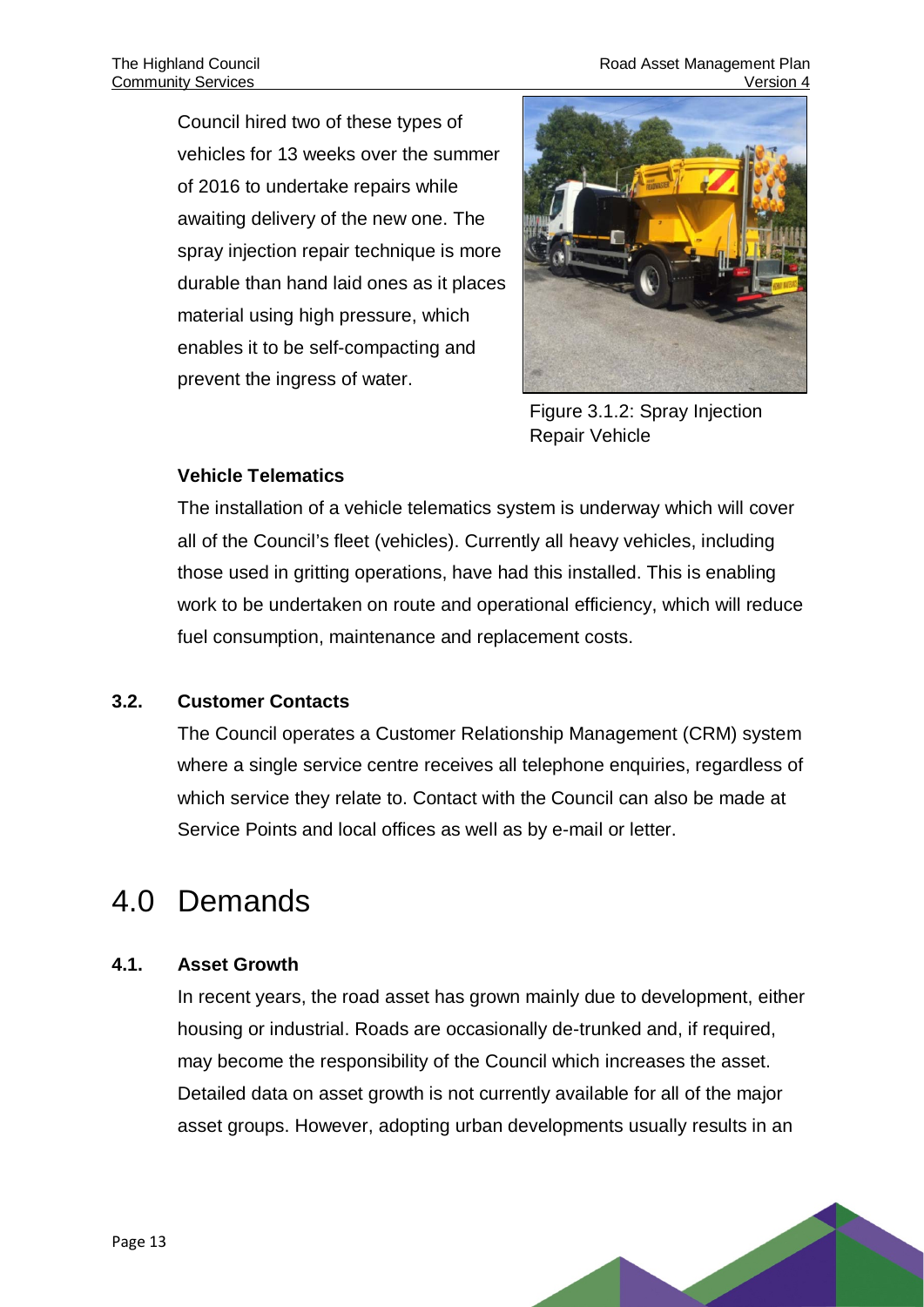immediate increase in the footway, drainage and lighting asset which also increases the electrical consumption.

Figure 4.1 shows how the length of the road asset has grown by 2.7% since 1999. Although the figures appear to show a reduction in road length over the last two years, this is due to a digital re-measure of road lengths rather than unadoption of roads.



#### <span id="page-16-0"></span>Figure 4.1: Road Length per Year

#### **4.2. Traffic Growth**

Traffic growth is a pressure on the road network due to the significant increase in the general volume of vehicles. This includes heavy vehicles used in timber extraction. Many of the Council's roads were not designed to accommodate the current levels of traffic and this creates a growing need for investment in maintenance.

Traffic growth within the Highlands varies significantly due to the large geographical area covered and the spread of the population. The Council's Local Transport Strategy (LTS) for the Highlands identifies and discusses key issues for traffic growth. The 2010/11 – 2013/14 LTS states that traffic growth in Highland was at 15% compared to 11% nationally (from 2000 to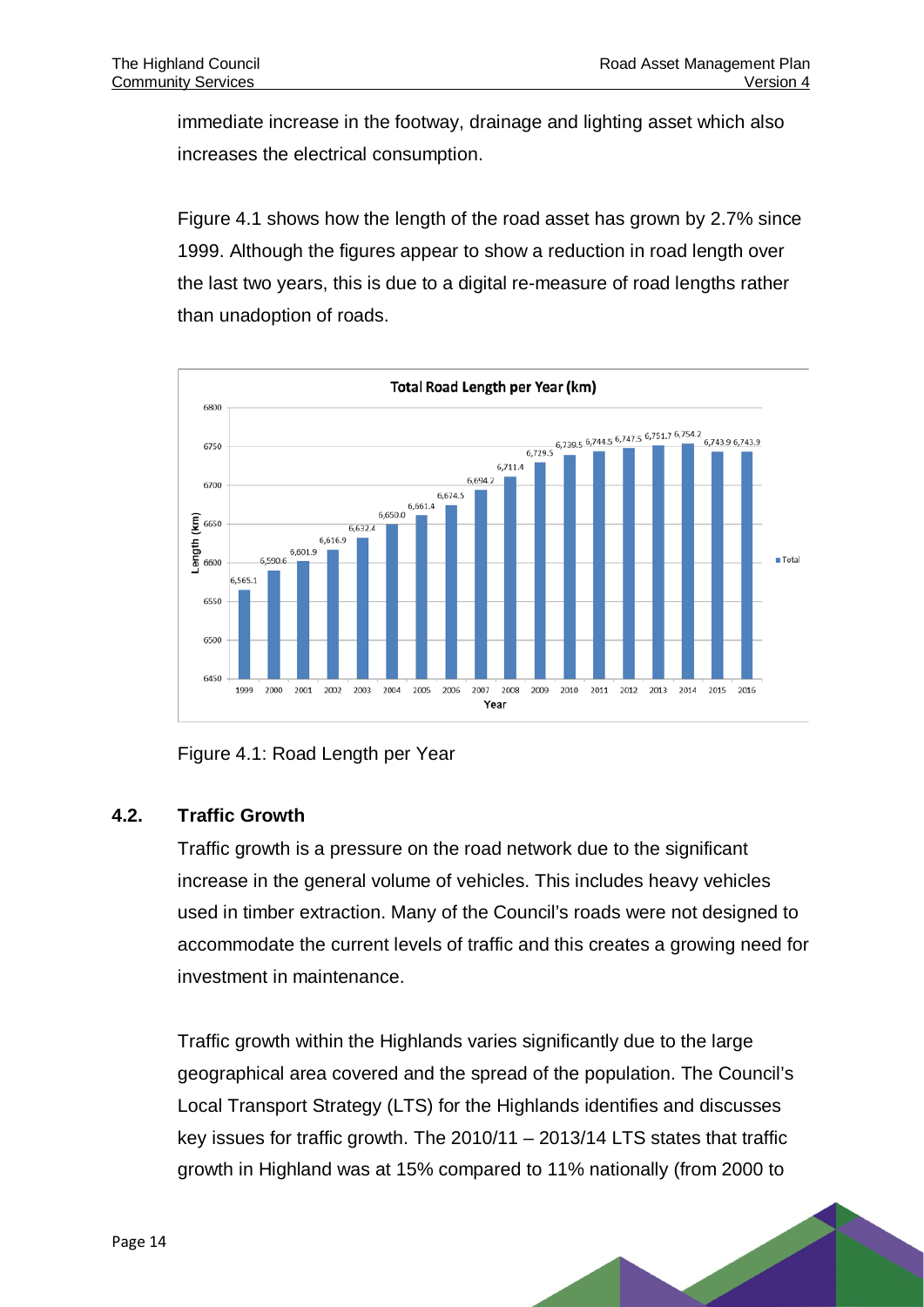2008). The LTS is expected to be updated for 2018, to coincide with the Highland Wide Local Development plan.

The current Local Transport Strategy and active travel masterplans can be found here:

[http://www.highland.gov.uk/info/1523/transport\\_and\\_streets/121/local\\_transp](http://www.highland.gov.uk/info/1523/transport_and_streets/121/local_transport_planning) [ort\\_planning](http://www.highland.gov.uk/info/1523/transport_and_streets/121/local_transport_planning)

Tourist traffic has a significant seasonal impact on some sites, including Fort William, where summer traffic volumes are significantly higher than winter ones. Other events such as music festivals and the Black Isle Show have a dramatic effect on the network over a short period.

In addition, a new tourist route, the North Coast 500 (NC500) is being promoted for all travellers to experience the uniqueness of Highland coastal areas. Community Services' Head of Roads and Transport is on a Working Group set up to look strategically at the opportunities the NC500 may provide, promote it and try to assist with any issues that local communities may have. The NC500 has many single track sections and these will be affected by the expected increase in traffic volumes and types.

#### **Timber Traffic**

Heavy goods vehicles used in timber extraction activities have a significant impact on local roads. Working in partnership with timber hauliers, through the Highland Timber Transport Group (HTTG), the Council has been successful in obtaining match funding for projects to upgrade sections of road subject to timber traffic.

The Highland Council participates in the identification and review of timber routes with the Highland Timber Transport Group. These routes have three different designations which are Agreed, Consultation and Excluded. These classifications are reviewed by the Council in consultation with the HTTG. An interactive map showing the various agreed routes and their locations can be found at the following Timber Transport Forum website link: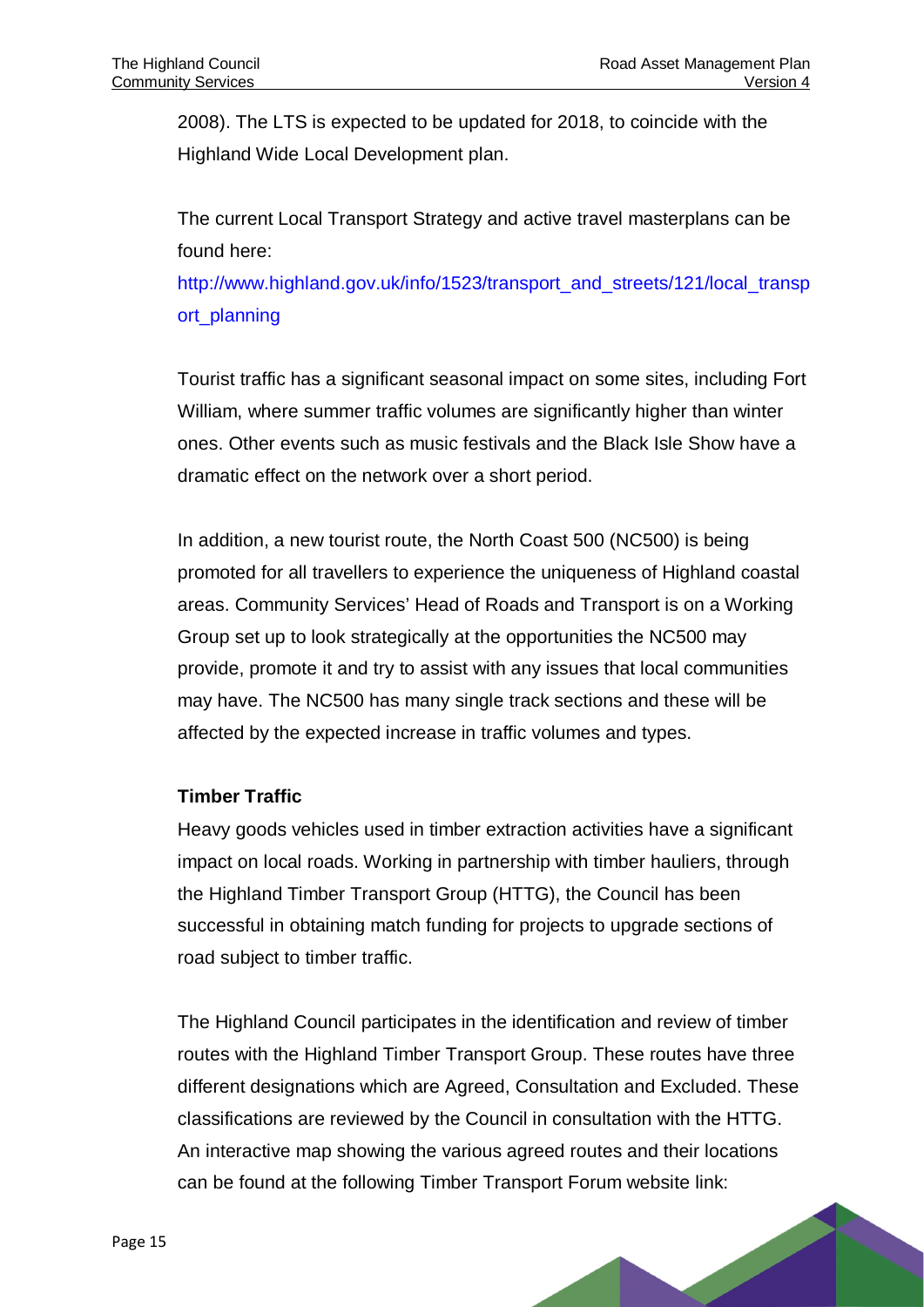<http://timbertransportforum.gaist.co.uk/#/PublicMainPage>

#### **4.3. Environmental Conditions**

Pressure is also being placed upon the assets as a result of environmental conditions including:

- Winter Cycles: winters have caused significant damage to road surfaces as a result of increased incidents of freeze/ thaw cycles.
- Storm Events: various areas have been subjected to damage from severe events. This ranges from trees being blown across roads resulting in short term closures to longer term ones caused by landslides or washout.

## <span id="page-18-0"></span>5.0 Service Standards

<span id="page-18-1"></span>This plan is based upon delivering service standards to each asset type. The standards should reflect the funding levels in section 6. They are the standards that users (customers) can expect from the Council's road assets during the plan period. However, the revised Code of Practice $(R<sup>2</sup>)$  for managing infrastructure had not been published at the time of writing this plan. It is understood that the revised document is promoting a more risk based approach to managing the road network including setting levels of service. It would therefore be premature to publish service standards in this document when they will need to be revised imminently.

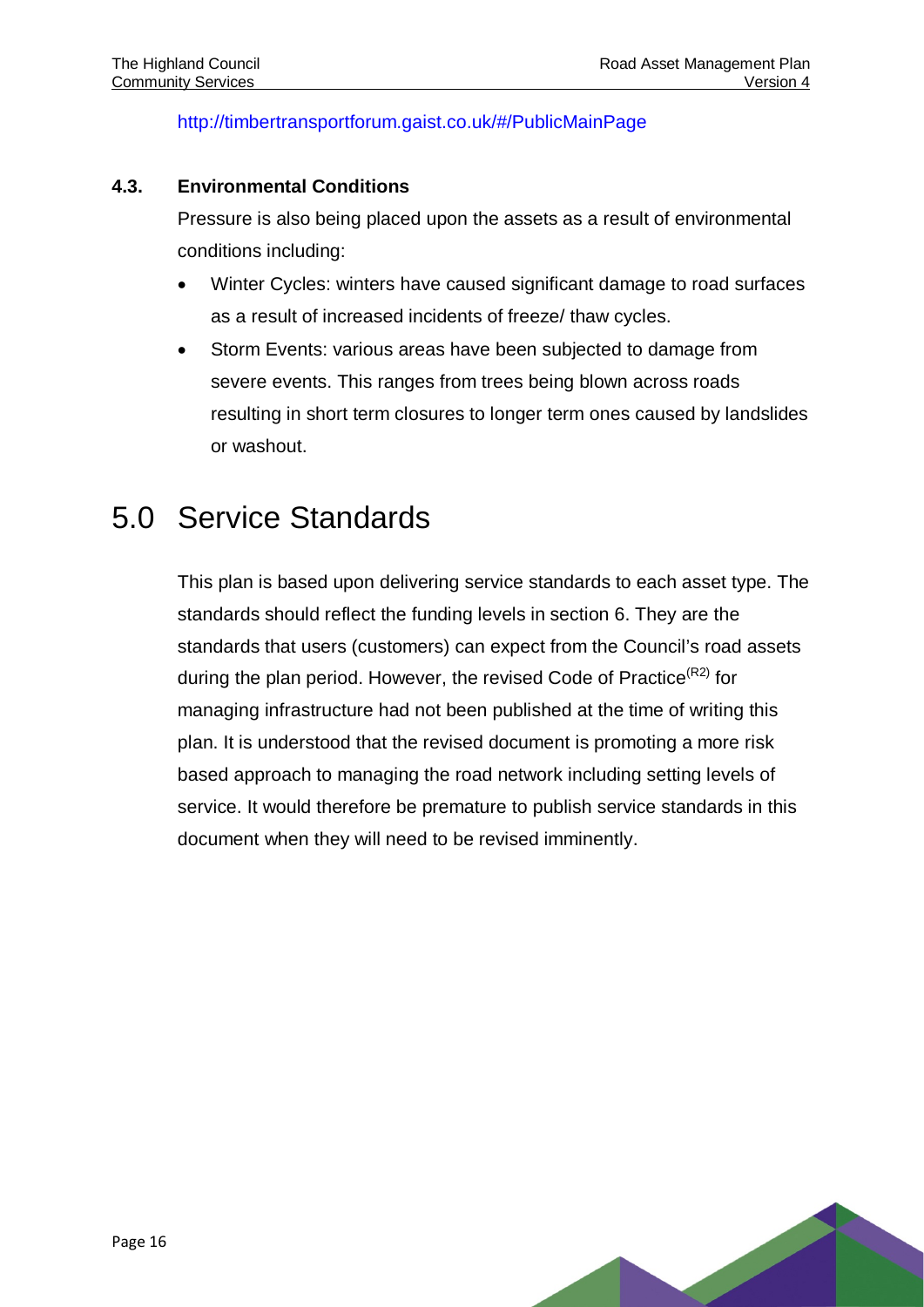# 6.0 Financial Summary

#### **6.1. Planned Funding**

Asset management planning includes making informed budgetary decisions, taking into account the strategic options presented. With ongoing budget reductions it is unrealistic to expect that all of the funding required to prevent deterioration of the road network will be made available. However, options with the available funding can be developed, showing the impact that budget distribution has.

The service standard targets which will be developed for section 5 will be based upon the following predicted funding levels for the next 3 years. The assumption is that funding levels will remain similar to 2016/17. Updates required to the RAMP will be made if this assumption is incorrect.

| Asset                               | <b>Works</b>        | <b>Funding</b><br>£000 |
|-------------------------------------|---------------------|------------------------|
|                                     |                     | 2016/17                |
| Carriageways                        | Revenue (Reactive)  | 5,262                  |
|                                     | Capital (Planned)   | 6,526                  |
|                                     | Reactive            | 240                    |
| Footways                            | Planned             | 151                    |
| <b>Structures</b>                   | Reactive            | 607                    |
|                                     | Planned             | 5,831                  |
| <b>Street Furniture &amp; Other</b> | Reactive            | 733                    |
| Assets                              | Planned             | 247                    |
|                                     | <b>Energy Costs</b> | 1,694                  |
| <b>Street Lighting</b>              | Reactive            | 1,055                  |
|                                     | Planned             | 2,450                  |
| <b>Traffic Management</b>           | Reactive            | 120                    |
| <b>Systems</b>                      | Planned             | 429                    |
| Total                               |                     | 25,345                 |

<span id="page-19-0"></span>Table 6.1: Planned Funding

The main Capital Programme has been agreed for the period 2015/16- 2024/25. Major capital investment includes the Inverness West Link project,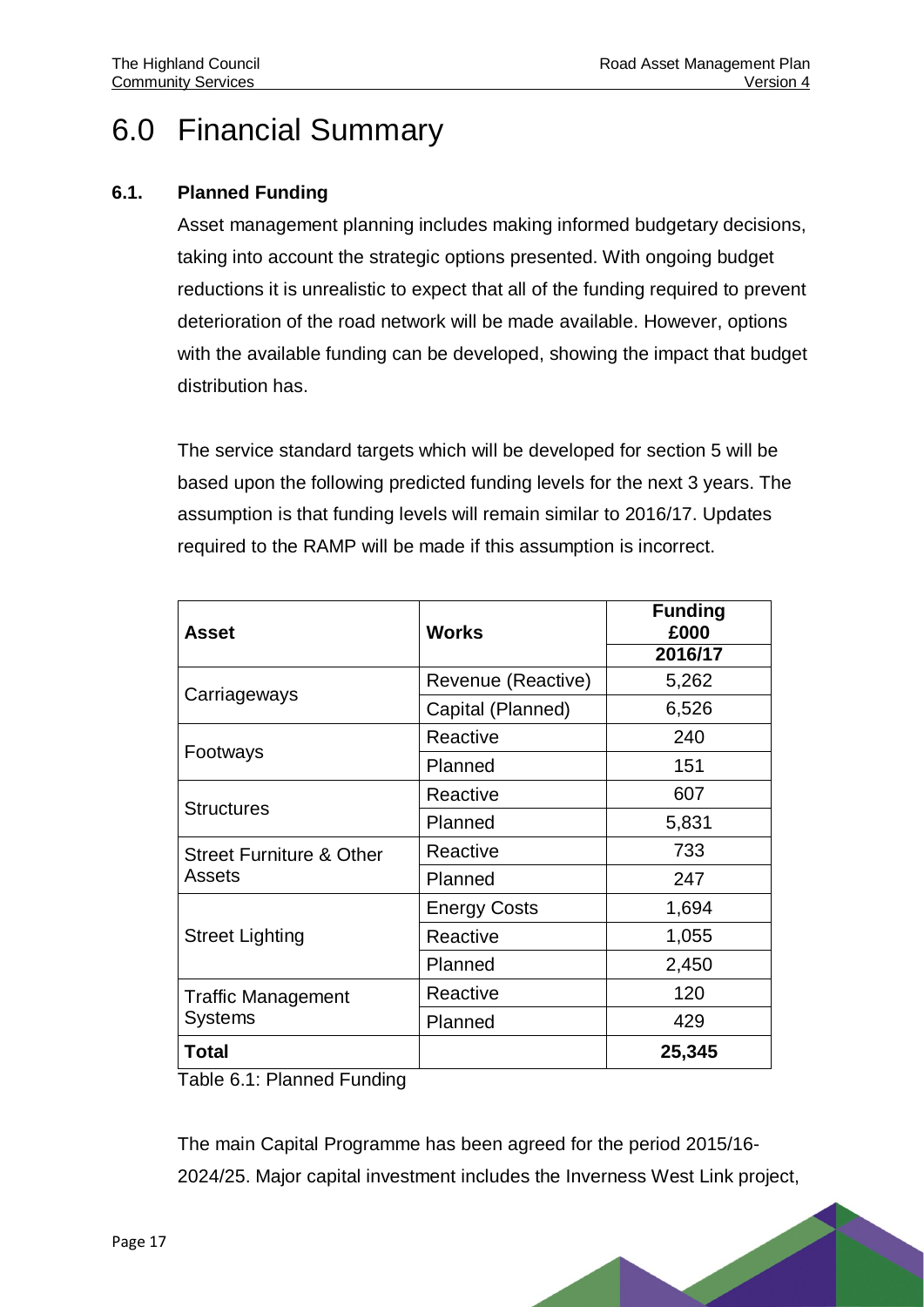currently under construction, Inshes Roundabout, Kinnairdie Road and bridge replacements such as Muir of Ord and White Bridge.

The Council has agreed to provide additional Capital funding of £24.52M for roads, bridges and piers over 9 years. The 2016/17 allocation for roads and bridges is £2.7M. As well as other works, additional carriageway treatment schemes (surfacing, surface dressing and recycling) will be undertaken with this funding.

Investment in street lighting includes an ongoing £16M project for replacing lamps with LEDs. This will reduce annual energy costs.

There are several sources of funding for works on structures. Future funding levels are assumed to be similar to the current year with investment targeted on a needs basis. Budgets for 2016/17 are shown below: Development & Infrastructure Capital Programme - £4,885,000; Community Services Capital Programme - £350,000; Community Services Revenue works - £607,000.

Funding levels for traffic signals (included as part of traffic management systems) are assumed to be the same as previous years. There are no specific investment strategies for replacement as work priorities depend on outcomes from inspection reports.

Although not a budget aimed specifically at improving the road asset, Decriminalised Parking Enforcement (DPE) has an effect on road markings (lining) and signs. A budget was allocated in 2016/17 to ensure that markings and signs were up to standard before DPE was introduced. Funds raised through the issue of Penalty Charge Notices will be used to maintain the service with any surplus, which is controlled under statute, used for traffic related purposes.

There are other sources of funding which the Council has access to such as developer contributions. Contributions are used for the purpose as stated in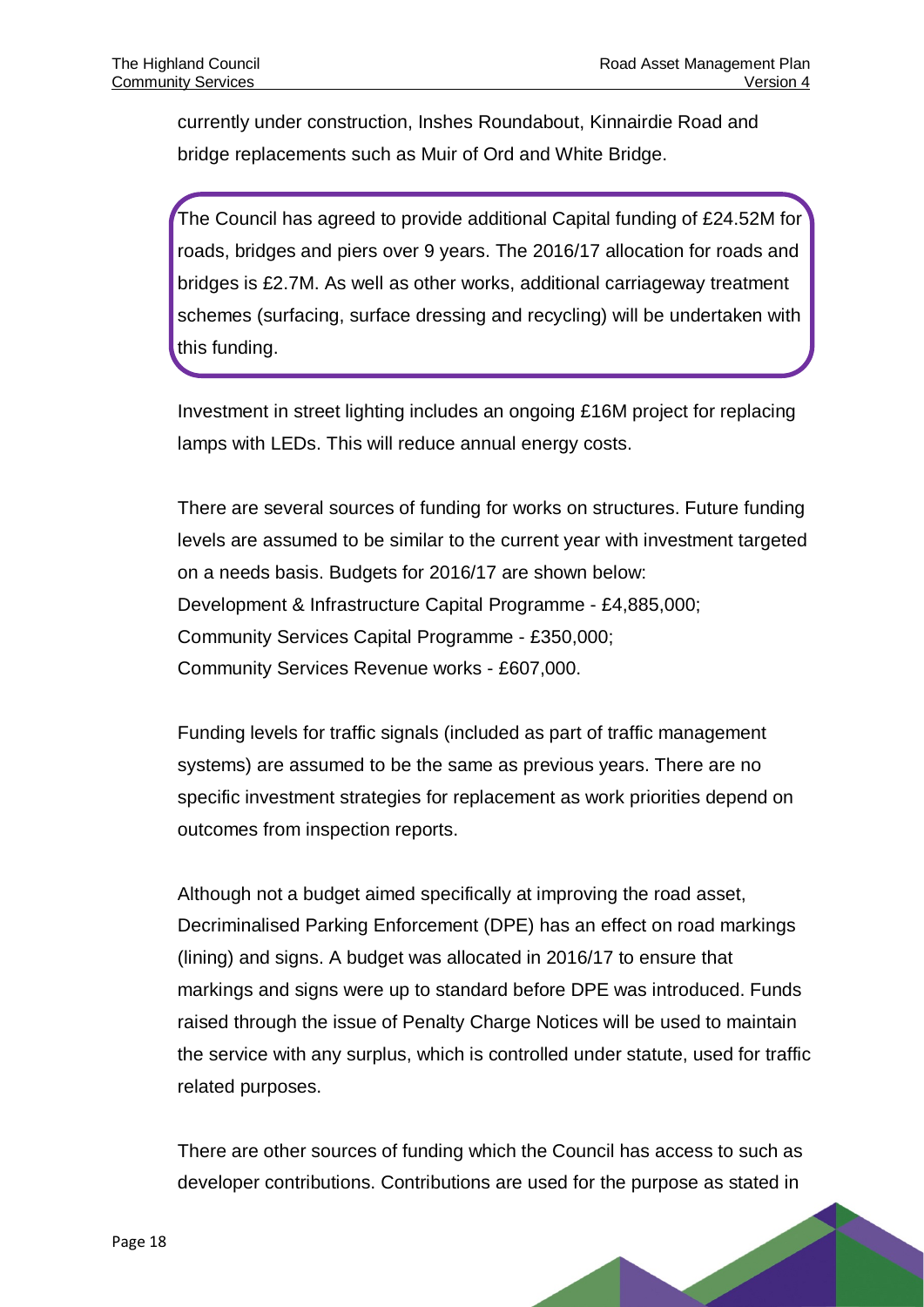the relevant Section 75 agreement of the Town and Country Planning (Scotland) Act 1997.

On occasion, improvements to the road network are undertaken at the cost of a developer to allow a development to be carried out. An example of this kind of project is the works that Scottish and Southern Energy (SSE) funded on the U3521 Bonar Bridge to Strathcarnoch road to allow them to upgrade power lines and install a substation. The project involved several different aspects of road improvements such as strengthening, widening, overlays, passing place enhancements and strengthening or replacing bridges and culverts. Approximately ten thousand tonnes of bituminous material was used and 30 small culverts replaced. The spend on the public road is estimated at £6.5M, resulting in an improved asset over 7.8km.

#### **6.2. Historical Expenditure**

Historical expenditure invested in works on the road asset is shown below (winter maintenance costs are excluded):

| <b>Asset</b>            | <b>Works</b>        | <b>Historical Expenditure £'000</b> |       |       |       |        |
|-------------------------|---------------------|-------------------------------------|-------|-------|-------|--------|
|                         |                     | 11/12                               | 12/13 | 13/14 | 14/15 | 15/16  |
|                         | Planned             | 7,295                               | 9,142 | 9,292 | 6,274 | 12,913 |
| Carriageways            | Reactive            | 4,092                               | 4,613 | 3,973 | 3,065 | 2,884  |
|                         | Routine             | 3,257                               | 2,365 | 2,481 | 2,404 | 2,159  |
|                         | Planned             | 312                                 | 411   | 154   | 787   | 249    |
| Footways                | Reactive            | 141                                 | 101   | 118   | 157   | 90     |
|                         | Routine             | 60                                  | 43    | 51    | 68    | 39     |
| <b>Street Furniture</b> | Planned             | 103                                 | 50    | 68    | 50    | 135    |
| & Other Assets          | Reactive            | 133                                 | 128   | 182   | 150   | 174    |
|                         | Routine             | 200                                 | 193   | 274   | 225   | 261    |
|                         | Planned             | 3,520                               | 1,812 | 1,654 | 923   | 1,904  |
| <b>Structures</b>       | Reactive            | 1,009                               | 1,221 | 637   | 455   | 537    |
|                         | Routine             | 129                                 | 128   | 71    | 51    | 60     |
|                         | <b>Energy Costs</b> | 1,680                               | 2,317 | 2,270 | 2,251 | 2,297  |
| <b>Street Lighting</b>  | Capital             | 887                                 | 571   | 543   | 862   | 2,445  |
|                         | Revenue             | 1,270                               | 1,204 | 1,323 | 1,309 | 814    |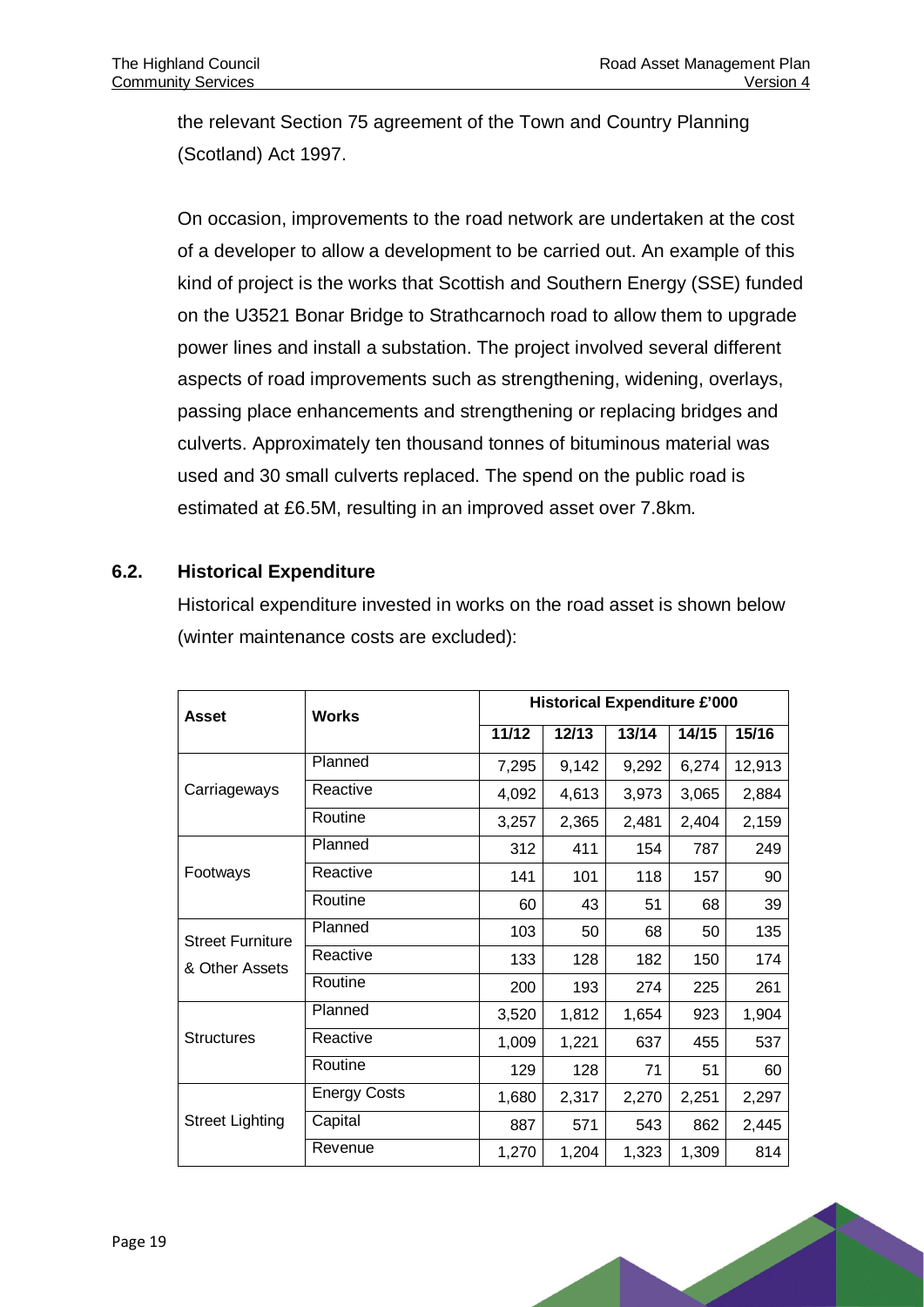| Asset          | <b>Works</b> | <b>Historical Expenditure £'000</b> |        |        |        |        |
|----------------|--------------|-------------------------------------|--------|--------|--------|--------|
|                |              | 11/12                               | 12/13  | 13/14  | 14/15  | 15/16  |
| Traffic        | Planned      | 13                                  | 3      | 112    | 57     | 101    |
| Management     | Reactive     | 42                                  | 34     | 32     | 34     | 30     |
| <b>Systems</b> | Routine      | 64                                  | 51     | 49     | 52     | 46     |
| Totals:        |              | 24,207                              | 24,387 | 23,284 | 19,174 | 27,138 |

<span id="page-22-0"></span>Table 6.2.1: Historical Expenditure

The planned expenditure shown for carriageways fluctuates as it is dependent on what capital projects are ongoing. These have included road realignments and improvements such as South Loch Ness, Slattadale and Kinnairdie Road. The significant increase in capital expenditure in 2015/16 for street lighting is due to the LED replacement project. Revenue budgets (reactive and routine) have tended to decrease in line with budget pressures.

#### **Carriageway**

The carriageway condition is measured by the Road Condition Indicator (RCI). This is a machine based Key Performance Indicator (KPI) which is undertaken on a National basis and co-ordinated by SCOTS. The results for Highland over the last five years are shown in Figure 6.2.1.

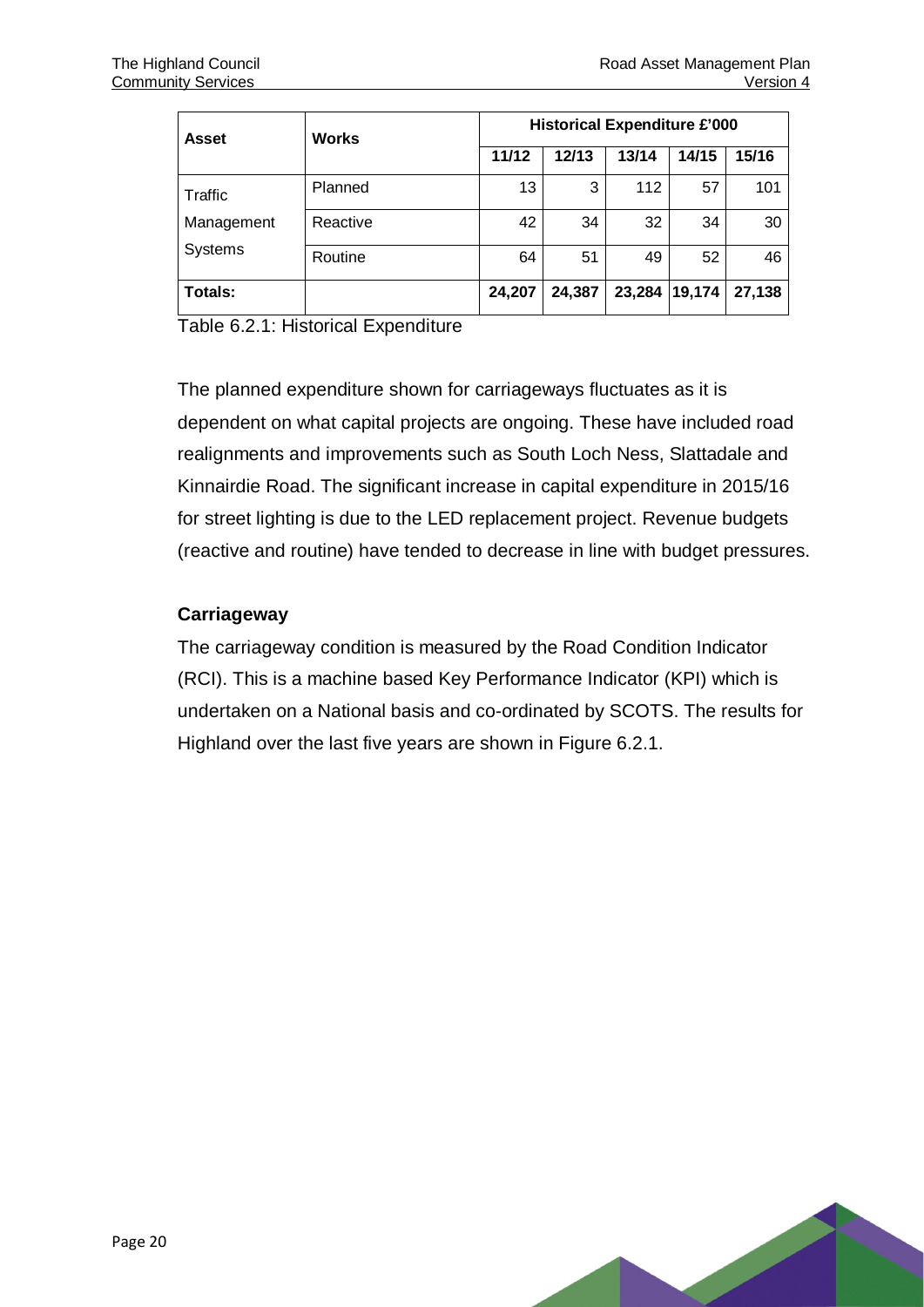

<span id="page-23-0"></span>Figure 6.2.1: RCI Results per Year

To calculate the 'percentage of the road network that should be considered for maintenance treatment overall', the red and amber figures are added together. The annual results are shown in the table below.

| Year  | 2012 | 2013 | 2014 | 2015 | 2016 |
|-------|------|------|------|------|------|
| RCI % | 29.3 | 33.2 | 35.6 | 36.2 | 39.1 |

<span id="page-23-1"></span>Table 6.2.2: RCI Annual Results

Highland is ranked 21<sup>st</sup> out of the 32 Scottish Councils. The National average for 2016 is 36.7%. As can be seen from the annual results, the percentage of roads in Highland requiring maintenance treatment is increasing. With the funding available, we can target maintenance to attempt to prevent roads from falling into the lower amber and red categories. This preferred method of preventative maintenance spend means intervening in roads which may not look like they require work to general members of the public.

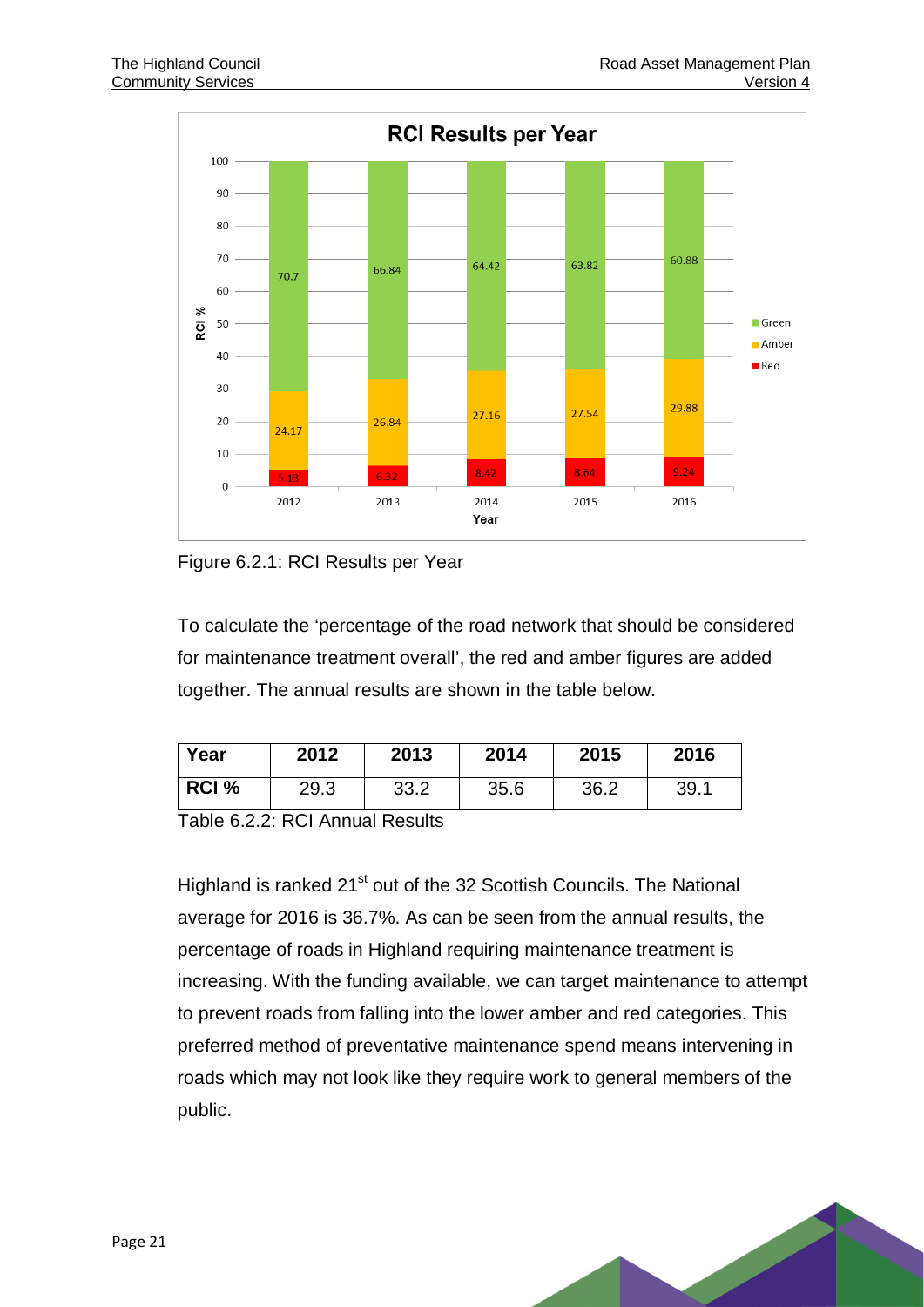The steady state figure from the SCOTS financial model for carriageways in Highland is £17,671,000. This means that we should be spending this amount of money annually to keep the road network in its current condition.

#### **Structures**

SCOTS methodology for annualised depreciation calculates Highland has Structures deteriorating at £3,160,000 per annum (see Table 6.3).

The Bridge Stock Condition Indicator (BSCI) is used as a measure to assess the overall condition. The BSCI average values for Highland are currently calculated for bridges over 5m in span which have had a Principle Inspection. The results for the last 5 years are shown below.



Figure 6.2.2: Example Structure

<span id="page-24-0"></span>

| Year                      | 2011/12 | 2012/13 | 2013/14 | 2014/15 | 2015/16 |
|---------------------------|---------|---------|---------|---------|---------|
| <b>BSCI<sub>ave</sub></b> | 82.5    | 81.8    | 82.4    | ററ      | 81      |

<span id="page-24-1"></span>Table 6.2.3: Annual BSCI Results

As can be seen, the results are fairly stable with the overall result being in the 'Good' category (80-90). A report to the  $5<sup>th</sup>$  November 2015 Community Services Committee on 'Bridges and Road Structures' highlighted the condition of the bridge stock, with only 39 assessed as being in a 'Poor' condition and 1 in a 'Very Poor' condition.

#### **Street lighting**

Investment in the LED replacement project will result in a reduction in associated maintenance costs. This is the subject of a review as part of the Council's current redesign programme. There is no specific column

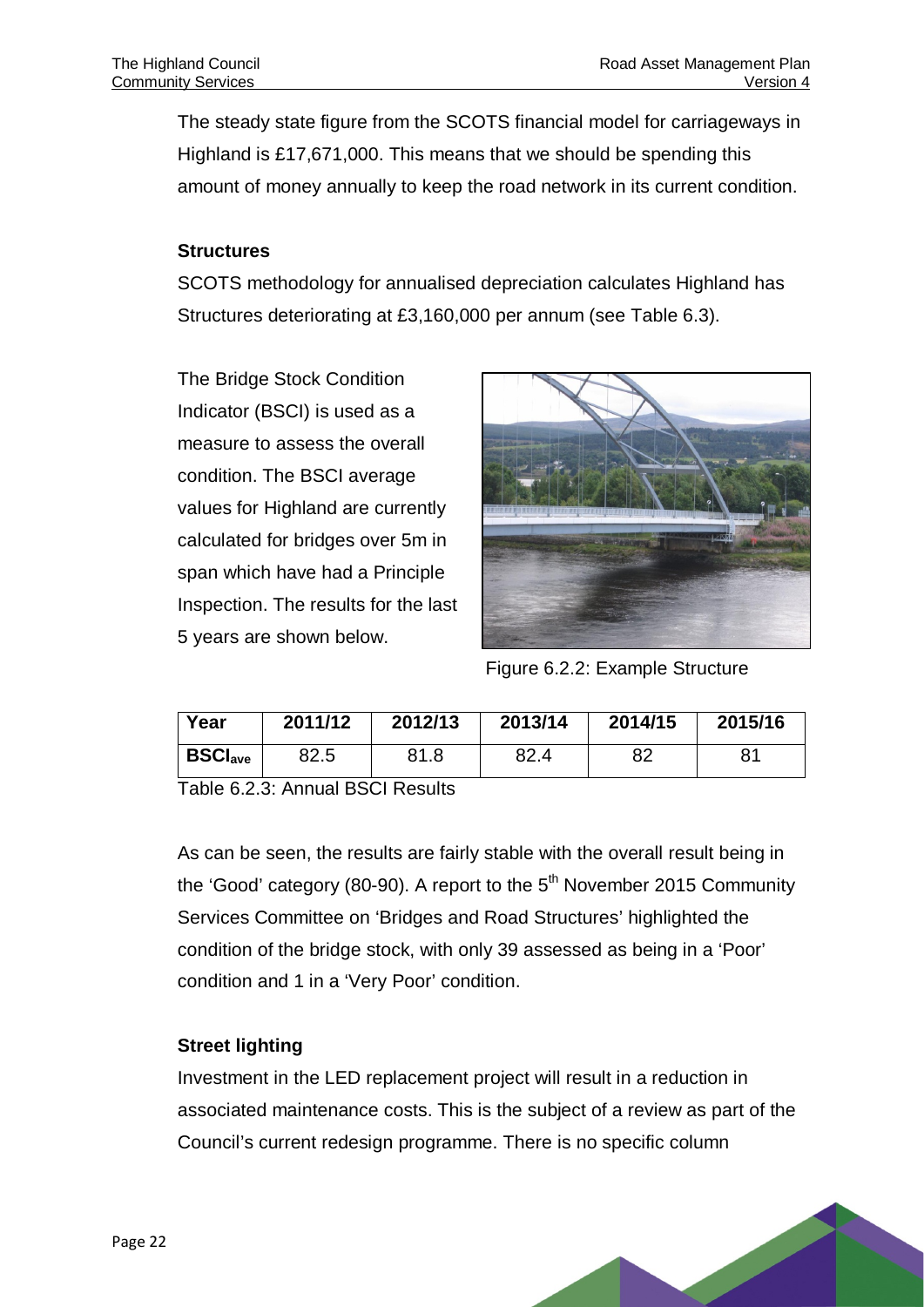replacement programme but these are undertaken on a needs basis along with other initiatives.

#### **Traffic Signals**

Annual inspection and testing reports are used to identify installations which are in need of replacement.

#### **6.3. Asset Valuation**

As at March 2016, the road asset is valued as follows:

| <b>Asset Type</b>      | <b>Gross</b><br>Replacement<br>Cost (GRC)<br>£'000 | <b>Depreciated</b><br><b>Replacement</b><br>Cost (DRC)<br>£'000 | <b>Annualised</b><br><b>Depreciation</b><br>Cost (ADC)<br>£'000 |  |
|------------------------|----------------------------------------------------|-----------------------------------------------------------------|-----------------------------------------------------------------|--|
| Carriageways           | £4,631,801                                         | £3,917,718                                                      | £60,057                                                         |  |
| Footways               | £244,047                                           | £182,558                                                        | £2,220                                                          |  |
| <b>Structures</b>      | £647,854                                           | £629,417                                                        | £3,160                                                          |  |
| <b>Street Lighting</b> | £156,928                                           | £68,399                                                         | £4,365                                                          |  |
| <b>Street</b>          | £45,243                                            | £22,568                                                         | £2,203                                                          |  |
| <b>Furniture</b>       |                                                    |                                                                 |                                                                 |  |
| Traffic                | £3,549                                             | £2,503                                                          | £167                                                            |  |
| Management             |                                                    |                                                                 |                                                                 |  |
| Land                   | £377,190                                           |                                                                 |                                                                 |  |
| Total                  | £6,107,362                                         | £4,823,164                                                      | £72,172                                                         |  |

<span id="page-25-1"></span>Table 6.3: Asset Valuation

Gross replacement cost is the monetary value of replacing an asset with a modern equivalent new one. DRC is the current value of the asset, calculated as the GRC minus depreciation and impairment. Annualised depreciation is the cost of an asset in one year of its expected service life.

# <span id="page-25-0"></span>7.0 Asset Investment Strategies

The strategies in this section will be developed using predictions of future condition over a 20 year period. The predictions enable strategies to be created to look at the whole life cost of maintaining the asset. Using long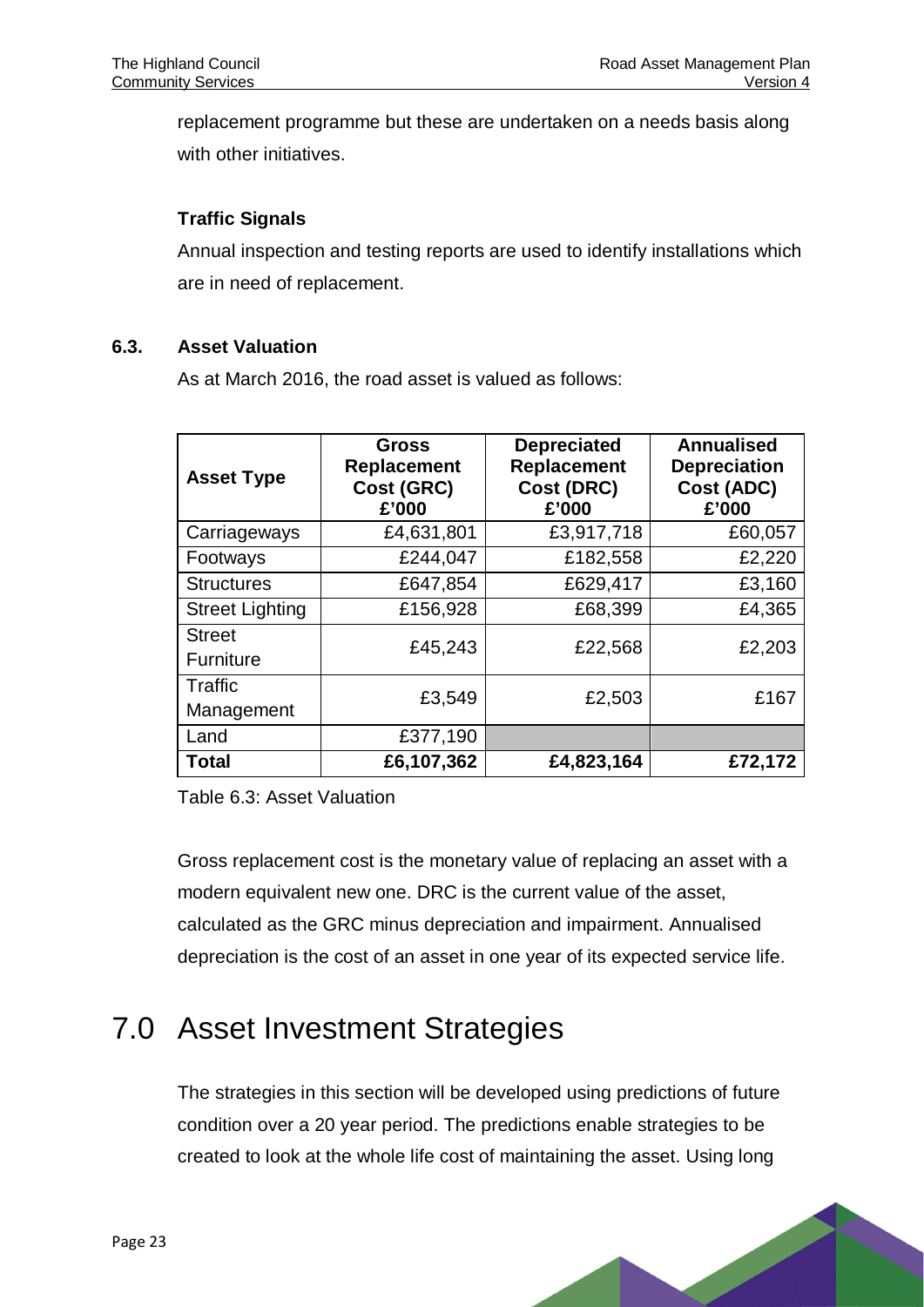term predictions means that decisions about funding levels can be taken with due consideration of the future maintenance funding liabilities that are being created. Investment strategies for the major asset types are summarised below. These strategies are designed to enable the service standards that will be developed for section 5 to be delivered.

As well as investment strategies, other priorities may be identified which require locally held budgets to be used. For example, the Road Safety Team may make recommendations after a fatal incident on our road network. Any recommendations are then assessed by the local Roads & Transport Area offices and budgets may require to be diverted to address issues.

#### **Investment between Asset Types**

In comparison to historical investment future investment is planned to be:

- Carriageways: level of investment maintained at similar levels with additional capital funding for 9 years.
- Footways: level of investment maintained at similar levels.
- Structures: level of investment maintained at similar levels with additional capital funding for 9 years.
- Street lighting: level of investment maintained at similar levels, plus additional investment in "spend to save" LED project.
- Traffic signals: level of investment maintained at similar levels.

#### **Carriageways**

The overarching strategy for carriageways is to invest where possible in preventative maintenance in order to reduce the rate of deterioration of the asset. This includes using treatments such as surface dressing to seal the carriageway surface and prevent ingress of water.

The effect on the carriageway asset with the following strategies is the continuation of deterioration in condition. The current level of funding does not allow for improvement in carriageway condition but this is seen as a national issue with respect to difficult budget choices that Local Authorities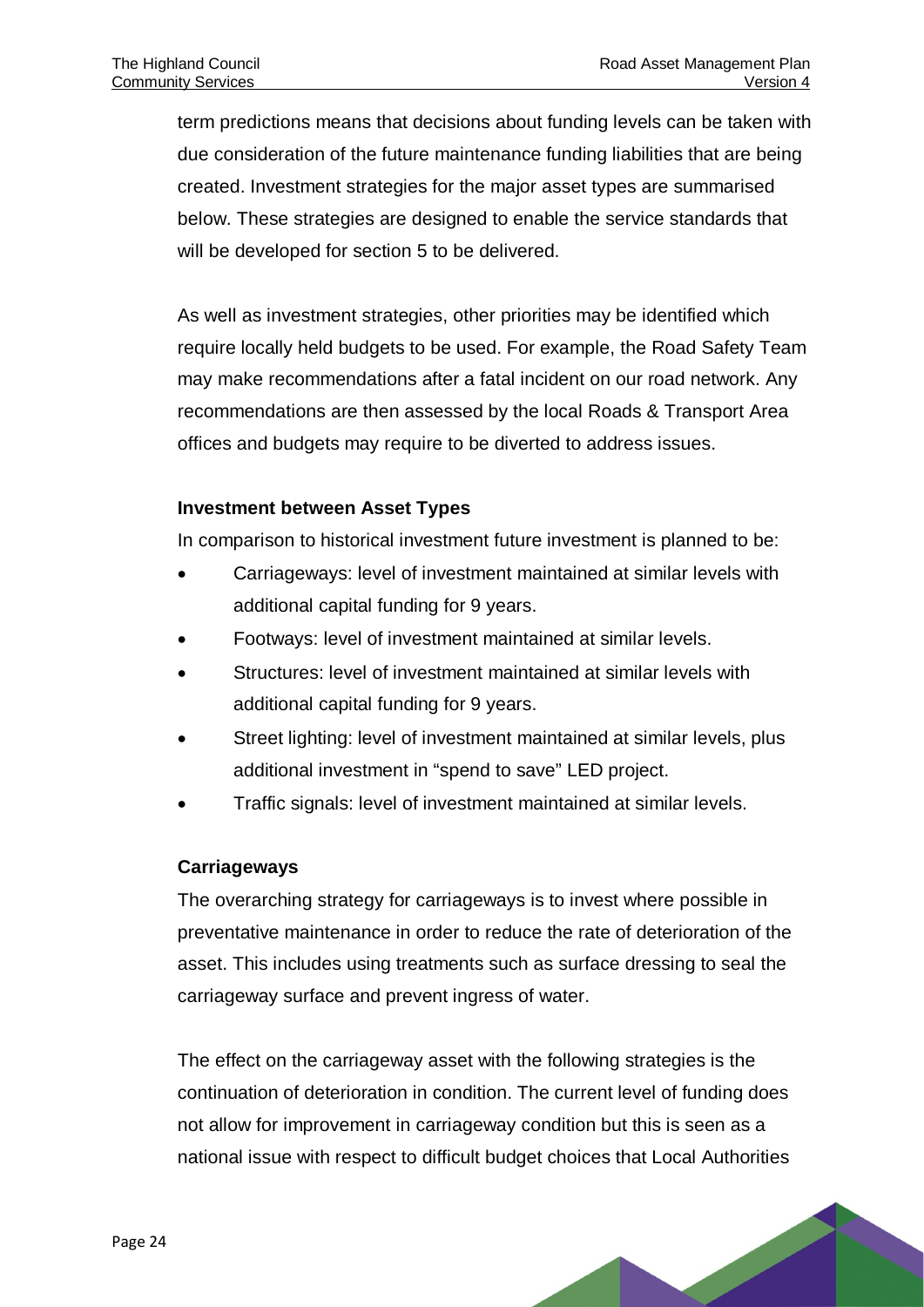have to consider. However, the additional capital funding will allow for a slower deterioration of the road condition.

Routine and reactive repairs are assumed to continue at current levels and will require continued investment.

| <b>Category</b>                        | <b>Strategy</b>                                                                                                        | <b>Comments</b>                                                                                                                                                                          |  |
|----------------------------------------|------------------------------------------------------------------------------------------------------------------------|------------------------------------------------------------------------------------------------------------------------------------------------------------------------------------------|--|
| Routine and<br>Reactive<br>Repair      | Repair of defects to<br>current intervention<br>standards and response<br>times.                                       | The strategy requires the<br>deployment of available<br>resources on emergency and<br>non-emergency repairs such<br>as patching and pothole repair.                                      |  |
| Planned<br>Maintenance<br>Preventative | To catch roads in the initial<br>stages of deterioration and<br>prevent further<br>deterioration.                      |                                                                                                                                                                                          |  |
| Planned<br>Maintenance<br>Corrective   | Programme of resurfacing<br>where the carriageway<br>condition means a<br>preventative treatment<br>cannot be applied. | The actual lengths of surface<br>treatments have not yet been<br>calculated using the SCOTS<br>cost projection model.<br>However, projects identified<br>should follow the principles of |  |
|                                        | Programme of<br>strengthening where the<br>carriageway condition<br>requires a more<br>substantial repair.             | the strategies.                                                                                                                                                                          |  |

<span id="page-27-0"></span>Table 7.0.1: Carriageway Strategy

#### **Footways**

The overarching strategy for footways is to invest where possible in preventative maintenance to reduce the rate of deterioration of the asset. However, there are various types of materials used in footway construction and replacement of slabbed/ blocked areas with bituminous materials can also reduce future maintenance costs.

Work requires to be undertaken to collate condition information in a format which can be easily queried to enable decisions to be made regarding detailed strategies. Currently, there are limited resources available to achieve this.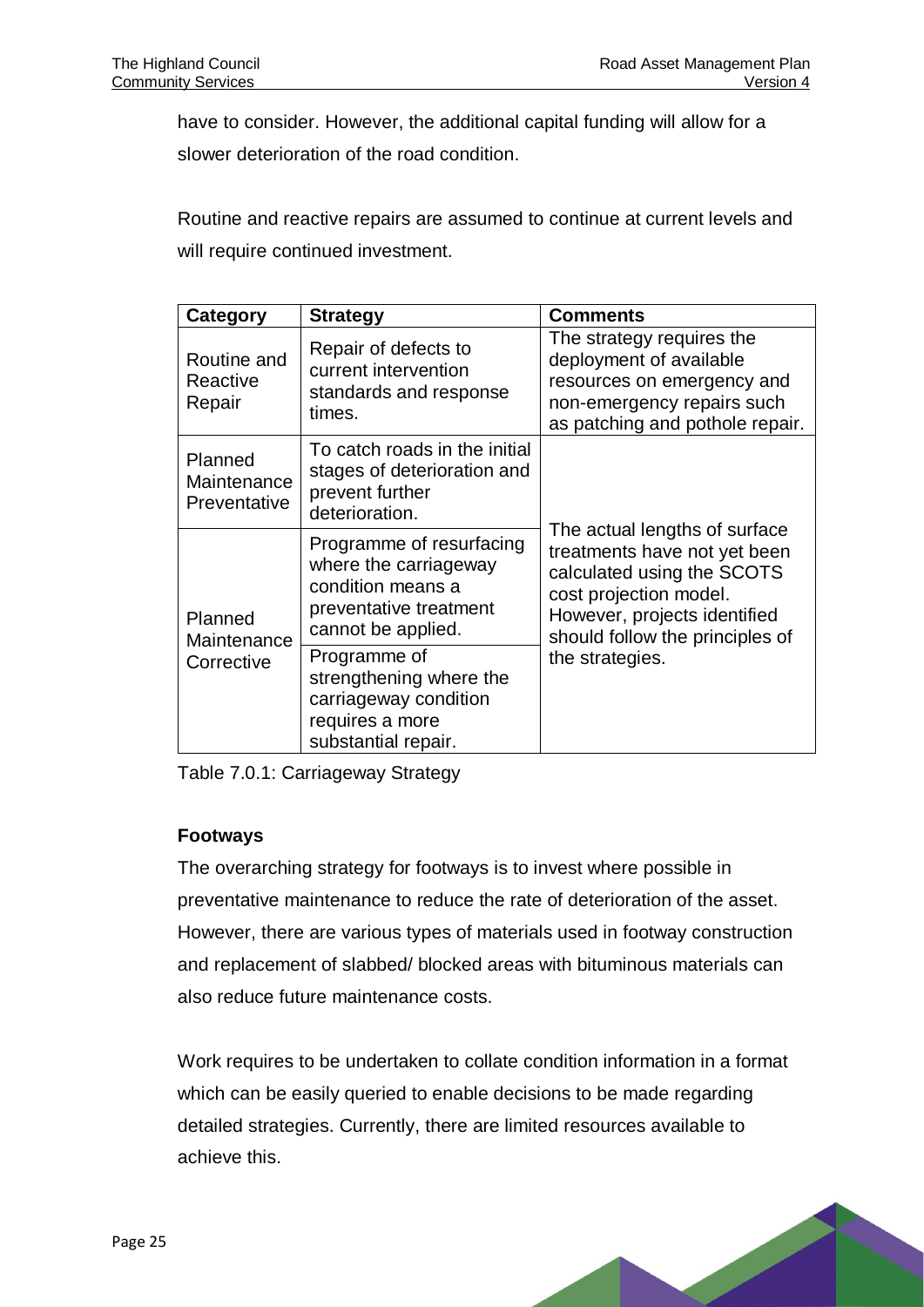Routine and reactive repairs are assumed to continue at current levels and will require continued investment.

| Category                               | <b>Strategy</b>                                                                                                        | <b>Comments</b>                                                                                                                                                                                                                                                 |
|----------------------------------------|------------------------------------------------------------------------------------------------------------------------|-----------------------------------------------------------------------------------------------------------------------------------------------------------------------------------------------------------------------------------------------------------------|
| Routine and<br>Reactive<br>Repair      | Repair of defects to<br>current intervention<br>standards and<br>response times.                                       | The strategy requires the deployment of<br>available resources on emergency and<br>non-emergency repairs such as slab<br>replacement, patching, kerb replacement<br>etc.                                                                                        |
| Planned<br>Maintenance<br>Preventative | A programme of<br>preventative<br>treatment of<br>bituminous<br>footways in the<br>initial stages of<br>deterioration. | The actual lengths of surface treatments<br>cannot currently be calculated. However,<br>projects identified should follow the<br>principles of the strategy.                                                                                                    |
| Planned<br>Maintenance<br>Corrective   | Programme of<br>resurfacing/renewal<br>or strengthening of<br>footways.                                                | Areas of footway renewals cannot<br>currently be identified until more<br>condition information is available. To<br>prevent further deterioration of the asset,<br>renewals may not be undertaken in lieu<br>of preventative maintenance required<br>elsewhere. |

<span id="page-28-1"></span>Table 7.0.2: Footway Strategy

#### **Street Lighting**

The aim of the maintenance strategy for street lighting will be discussed after publication of the new Code of Practice. The night scouting process enables 'dark lamps' to be identified and repaired within a five working day response time.



Figure 7.1: Street Lighting

<span id="page-28-0"></span>The structural testing programme enables columns in poor condition to be identified and replaced before an incident occurs.

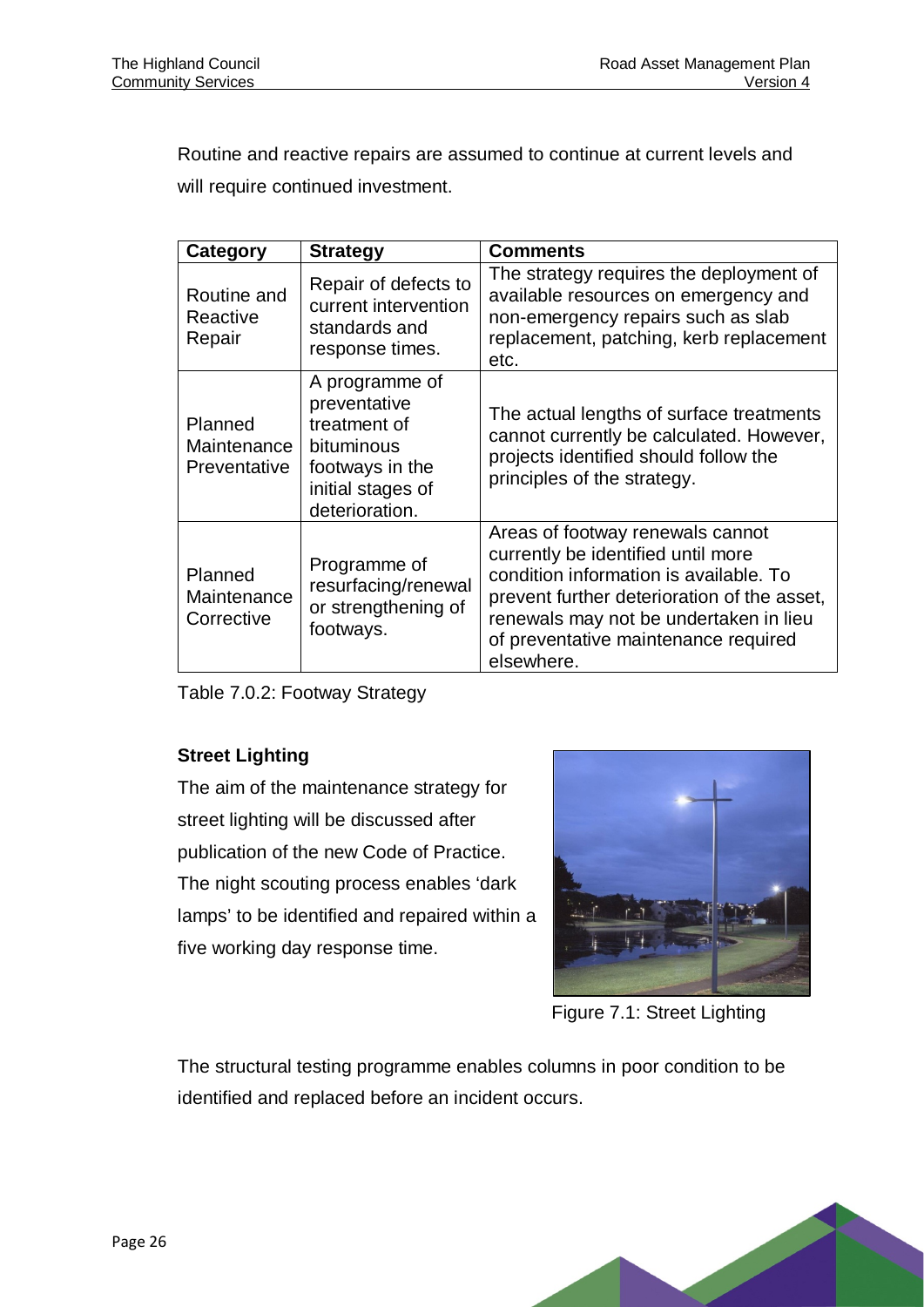Some rural locations have lighting switched off between midnight and 6am. Currently there are 213 units where this strategy is applied, reducing energy costs.

| Category                               | <b>Strategy</b>                                                                  | <b>Comments</b>                                                                                                     |  |
|----------------------------------------|----------------------------------------------------------------------------------|---------------------------------------------------------------------------------------------------------------------|--|
| Routine and<br>Reactive<br>Repair      | Repair of defects to<br>current intervention<br>standards and<br>response times. | The strategy requires the<br>deployment of available resources<br>on emergency and other non-<br>emergency repairs. |  |
| Planned<br>Maintenance<br>Preventative | Bulk lamp change.                                                                | No bulk lamp changes are<br>undertaken due to the LED<br>replacement programme.                                     |  |
| Planned<br>Maintenance<br>Corrective   | Programme of<br>structural renewal.                                              | Columns are renewed as resources<br>and funding allows, there are no set<br>targets.                                |  |
| Carbon /<br>Energy<br>Reduction        | Programme of<br>lantern<br>replacement.                                          | The LED replacement programme is<br>expected to be substantially<br>complete at the end of March 2019.              |  |

<span id="page-29-0"></span>Table 7.0.3: Street Lighting Strategy

#### **Structures**

The general strategy for maintaining structures is to keep them in such a condition as to provide safe means of access for the travelling public.

Maintenance needs are different for each structure type. Works are prioritised and undertaken after being identified from inspections or reports of damage.

The Council has identified a programme of Capital works for structures that require replacement or major refurbishment works. Priorities can change depending on the outcome of inspection reports. The structure with a 'Very Poor' condition rating mentioned in section 6.2 has been given a high priority and a replacement scheme is currently being designed.

Various factors are taken into account when prioritising works. The factors considered are:

• Load carrying capacity

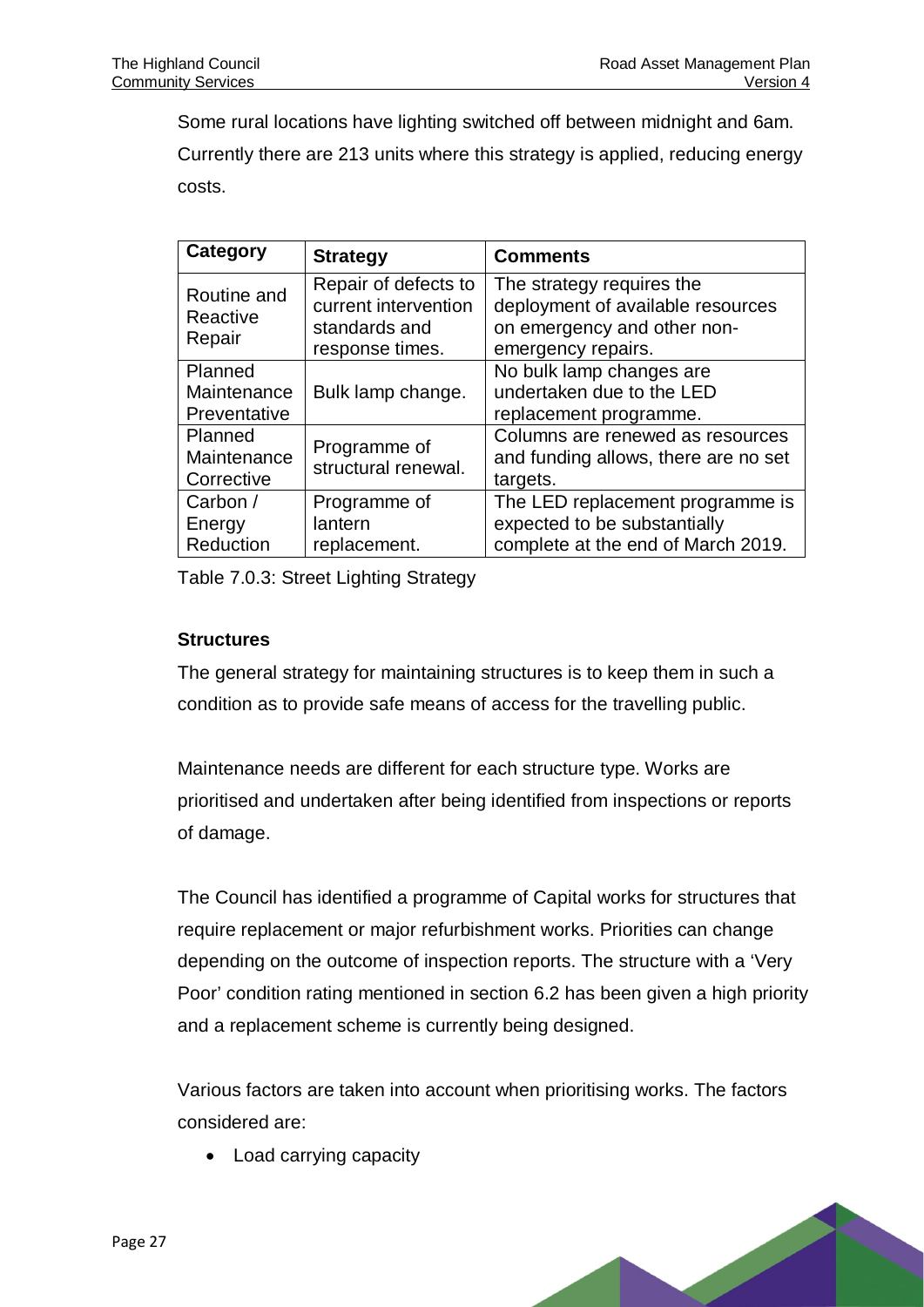- Likelihood and consequence of structural failure
- **Condition**
- Parapet resilience
- Road alignment
- Traffic flows
- Public transport route
- Single route into a community
- Economic impact
- Cost
- Heritage/ listed status

| Category                               | <b>Strategy</b>                                             | <b>Comments</b>                                                                                                                        |  |
|----------------------------------------|-------------------------------------------------------------|----------------------------------------------------------------------------------------------------------------------------------------|--|
| Routine and<br>Reactive                | Routine repair of<br>defects.                               | The strategy requires the deployment<br>of available resources on emergency                                                            |  |
| Repair                                 |                                                             | and other non-emergency repairs.                                                                                                       |  |
| Planned<br>Maintenance<br>Preventative | <b>Upgrading elements</b><br>to prevent<br>deterioration.   | Painting steelwork, replacing bearings,<br>pointing, etc.                                                                              |  |
| Planned<br>Maintenance<br>Corrective   | <b>Structure</b><br>Replacement/<br>Strengthening<br>Works. | A Capital programme exists which will<br>be reviewed, as priorities change, as<br>part of the Council's overall Capital<br>allocation. |  |

<span id="page-30-0"></span>Table 7.0.4: Structures Strategy

#### **Traffic Signals**

The aim of the traffic signals maintenance strategy is to ensure that all equipment remains in a safe condition. Inspections of installations are undertaken annually which also includes an electrical inspection. Work is identified from these inspections and installations are replaced following recommendations in the reports. Individual lamp faults are repaired within 24 hours but a complete signal failure has a 3 hour response time.

Where possible, installations are replaced as a whole rather than replacing individual items of equipment.

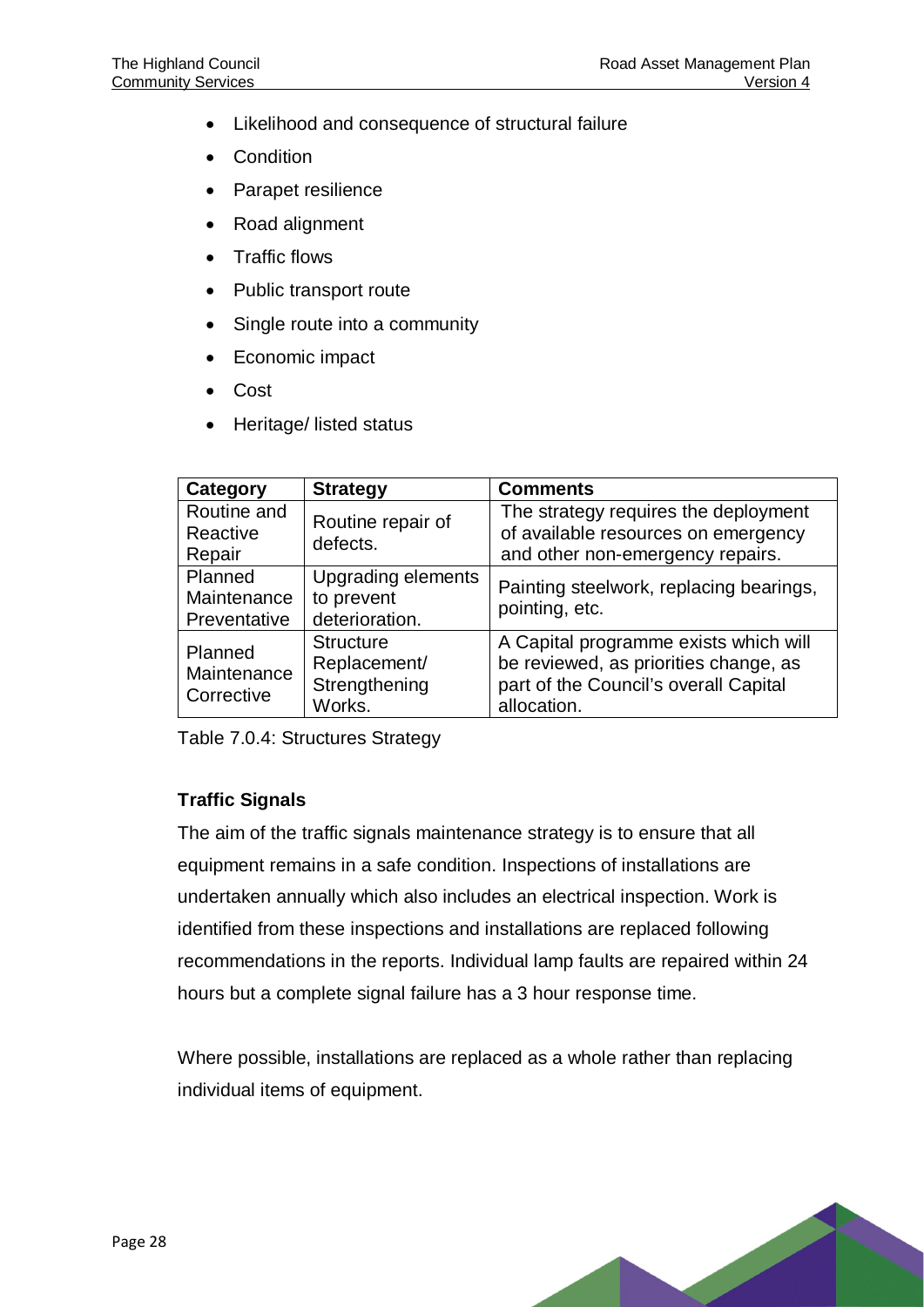| Category                          | <b>Strategy</b>        | <b>Comments</b>             |  |
|-----------------------------------|------------------------|-----------------------------|--|
| Routine and<br>Reactive<br>Repair | Repair of defect to    | The strategy requires the   |  |
|                                   | current intervention   | deployment of available     |  |
|                                   | standards and          | resources on emergency and  |  |
|                                   | response times.        | non-emergency repairs.      |  |
|                                   | Refurbishment of       |                             |  |
| Refurbishment                     | junctions/ crossings   | Quantities of junctions/    |  |
| of signalised                     | that have deteriorated | crossings to be renewed are |  |
| junctions and                     | or the equipment has   | reviewed annually utilising |  |
| crossings                         | become                 | inspection data.            |  |
|                                   | obsolete/unreliable.   |                             |  |

<span id="page-31-0"></span>Table 7.0.5: Traffic Signals Strategy

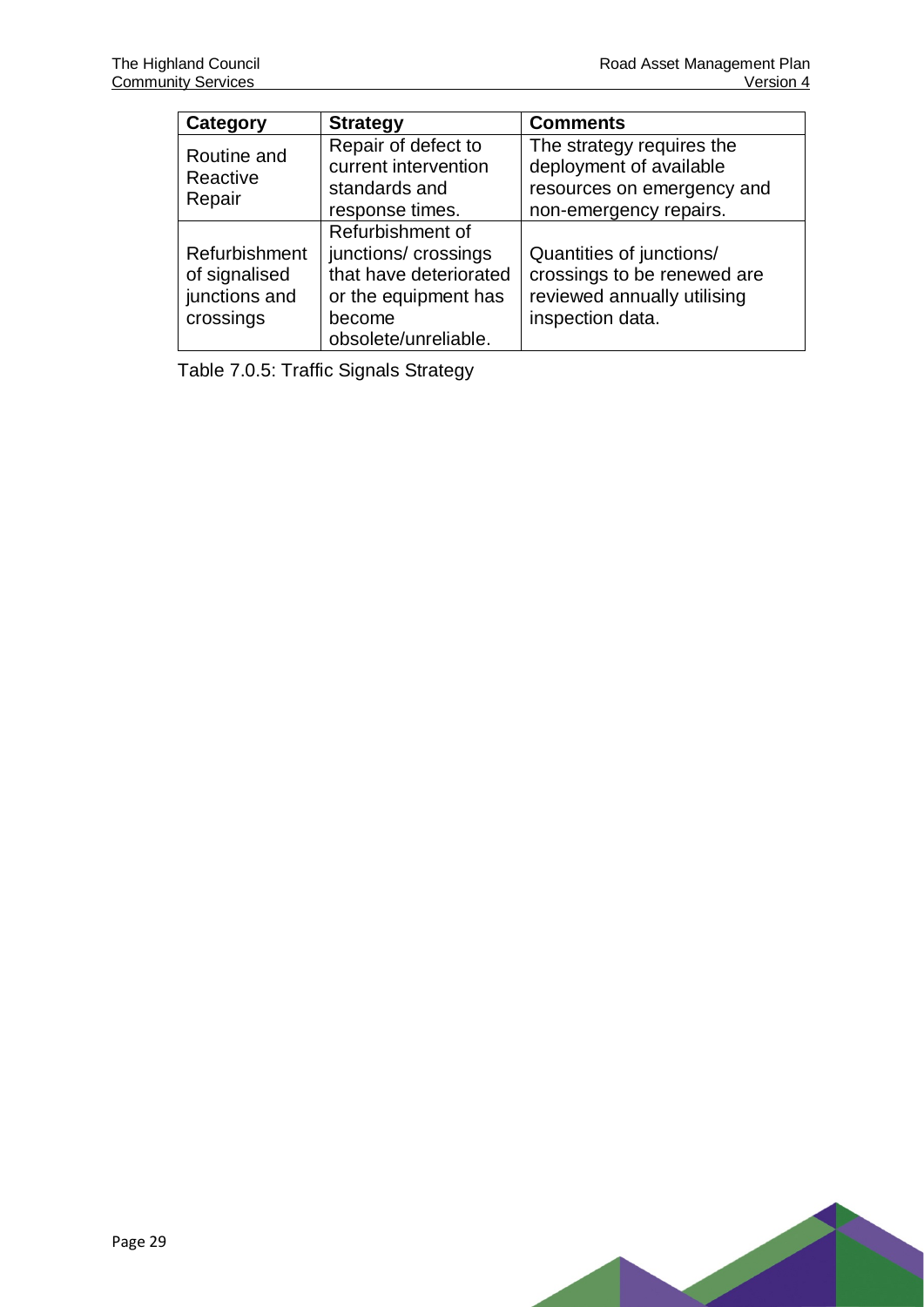## <span id="page-32-0"></span>8.0 Risks to the Plan

The risks that could prevent achievement of the strategies specified in this plan are:

| No.            | <b>Risk</b>                                                                  | <b>Description</b>                                                                                                                                                                      | <b>Action if Occurs</b>                                                                                                |
|----------------|------------------------------------------------------------------------------|-----------------------------------------------------------------------------------------------------------------------------------------------------------------------------------------|------------------------------------------------------------------------------------------------------------------------|
|                | Budgets-<br>Assumed to be<br>at Current<br>Levels                            | External pressures may<br>result in a reduction in<br>funding at a government<br>level.                                                                                                 | Revise strategies<br>and standards to<br>affordable levels.<br>Reprioritise budgets<br>if possible.                    |
| $\overline{2}$ | Budgets-<br>Construction<br>Inflation<br>Increases                           | Works costs increase due<br>to inflation affecting<br>materials such as crude<br>oil, which directly impacts<br>the price of bitumen.                                                   | Revise strategies<br>and standards to<br>affordable levels.                                                            |
| 3              | Data $-$<br>Incomplete<br>Collation                                          | Not all assets have the<br>same level of data<br>available to enable asset<br>management practices to<br>be applied, resulting in<br>higher rates of<br>deterioration than<br>expected. | Revise the<br>distribution between<br>planned and<br>reactive<br>maintenance<br>budgets.                               |
| 3              | Environmental<br>Considerations-<br>Adverse<br><b>Weather Events</b>         | Adverse weather such as<br>storm events and severe<br>winters create higher<br>levels of defects, resulting<br>in increased deterioration.                                              | <b>Budgets may</b><br>require to be<br>managed and<br>redistributed, with<br>the plan updated if<br>events are severe. |
| 4              | Reorganisation<br>$-$ Staff<br><b>Reduction and</b><br>Loss of<br>Experience | Inability to deliver works<br>resulting in stated benefits<br>not being achieved.                                                                                                       | Revise strategies<br>and standards to<br>achievable levels.                                                            |

<span id="page-32-1"></span>Table 8.0: Plan Risks

A road asset risk register which records the risks associated with each asset type is also maintained. A review of this register will be undertaken annually.